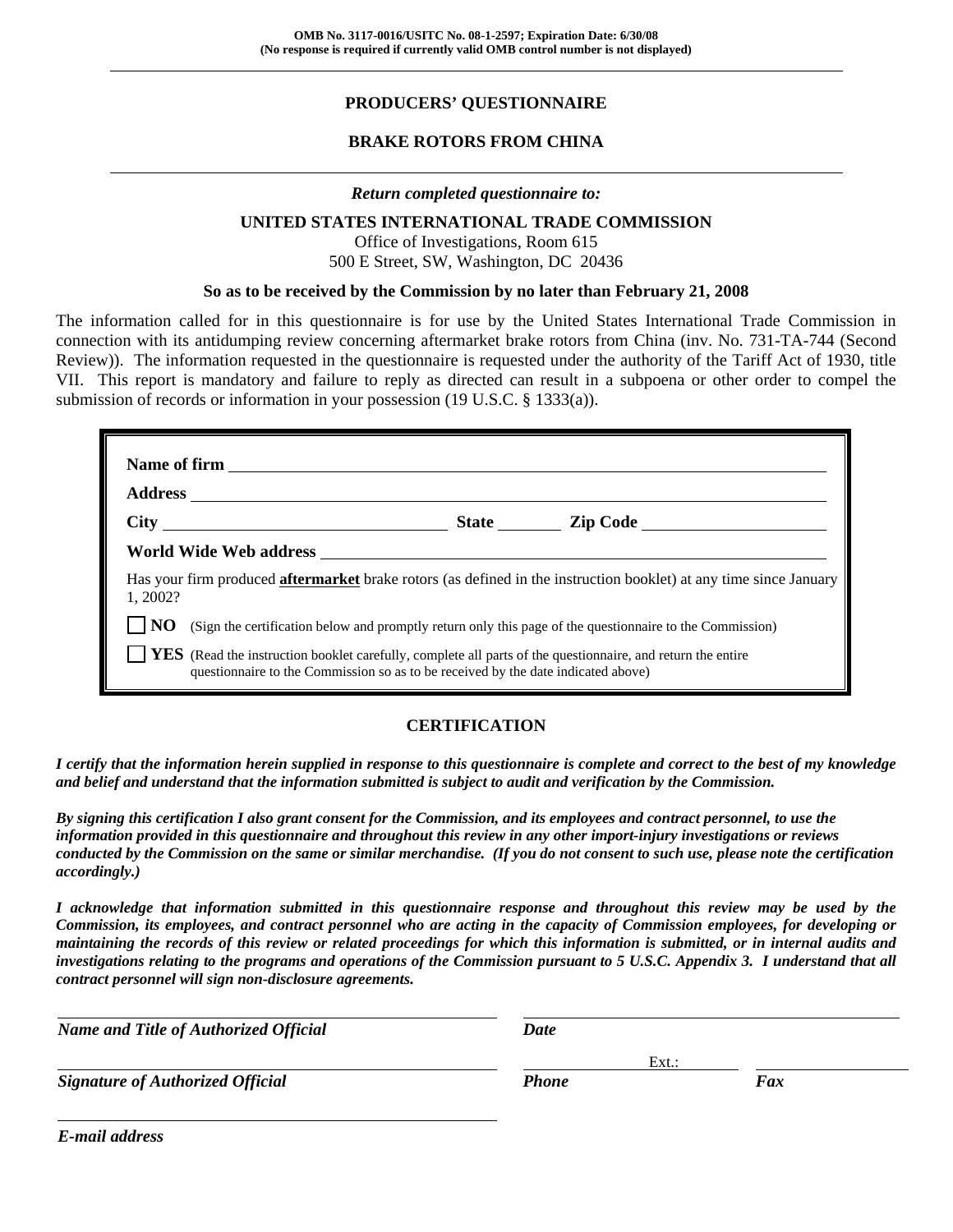### **PART I.—GENERAL INFORMATION**

 $\overline{a}$ 

 $\overline{a}$ 

 $\overline{a}$ 

The questions in this questionnaire have been reviewed with market participants to ensure that issues of concern are adequately addressed and that data requests are sufficient, meaningful, and as limited as possible. Public reporting burden for this questionnaire is estimated to average 50 hours per response, including the time for reviewing instructions, searching existing data sources, gathering the data needed, and completing and reviewing the questionnaire. Send comments regarding the accuracy of this burden estimate or any other aspect of this collection of information, including suggestions for reducing the burden, to the Office of Investigations, U.S. International Trade Commission, 500 E Street, SW, Washington, DC 20436.

I-1a. Please report below the actual number of hours required and the cost to your firm of preparing the reply to this questionnaire and completing the form.

hours dollars dollars

- I-1b. We are interested in any comments you may have for improving this questionnaire in general or the clarity of specific questions. Please attach such comments to your response or send them to the above address.
- I-2. Provide the name and address of establishment(s) covered by this questionnaire (see pages 3-4 of the instruction booklet for reporting guidelines). If your firm is publicly traded, please specify the stock exchange and trading symbol.

I-3. Do you support or oppose continuation of the antidumping duty order currently in place for aftermarket brake rotors from China? Please indicate and explain.

|  | $\Box$ Support $\Box$ Oppose $\Box$ Take no position |
|--|------------------------------------------------------|
|  |                                                      |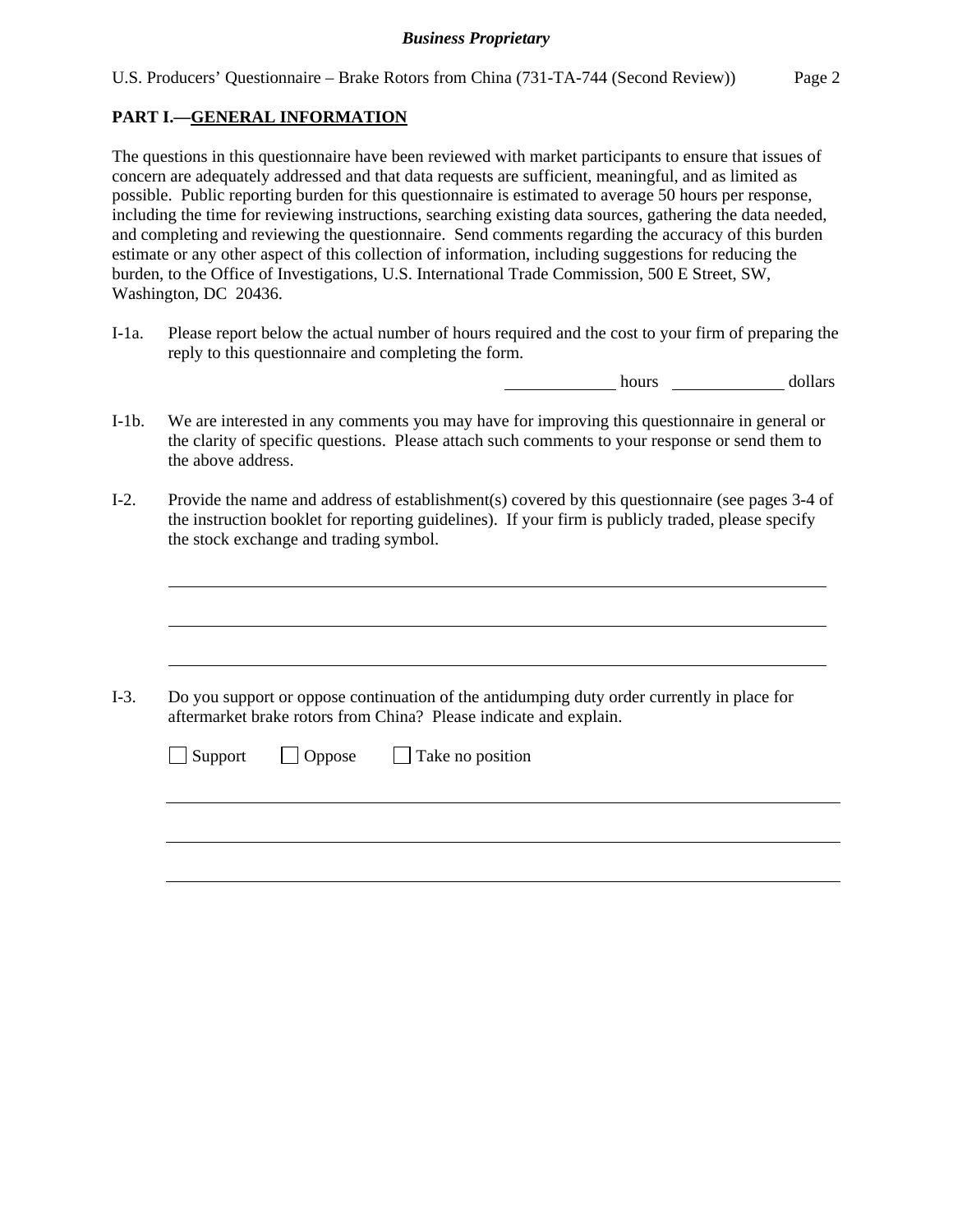|        |                                              | U.S. Producers' Questionnaire – Brake Rotors from China (731-TA-744 (Second Review))                                                                                                                                                                                                      |                    | Page 3                 |
|--------|----------------------------------------------|-------------------------------------------------------------------------------------------------------------------------------------------------------------------------------------------------------------------------------------------------------------------------------------------|--------------------|------------------------|
|        | <b>PART I.-GENERAL INFORMATION-Continued</b> |                                                                                                                                                                                                                                                                                           |                    |                        |
| $I-4.$ |                                              | Is your firm owned, in whole or in part, by any other firm?                                                                                                                                                                                                                               |                    |                        |
|        | $\exists$ No                                 | Yes--List the following information                                                                                                                                                                                                                                                       |                    |                        |
|        | Firm name                                    | Address                                                                                                                                                                                                                                                                                   |                    | Extent of<br>ownership |
|        |                                              |                                                                                                                                                                                                                                                                                           |                    |                        |
| $I-5.$ |                                              | Does your firm have any related firms, either domestic or foreign, which are engaged in<br>importing aftermarket brake rotors from China into the United States or which are engaged in<br>exporting aftermarket brake rotors from China to the United States?                            |                    |                        |
|        | $\Box$ No                                    | Yes--List the following information                                                                                                                                                                                                                                                       |                    |                        |
|        | Firm name                                    | <b>Address</b>                                                                                                                                                                                                                                                                            | <b>Affiliation</b> |                        |
|        |                                              |                                                                                                                                                                                                                                                                                           |                    |                        |
| $I-6.$ | <b>United States?</b>                        | Does your firm have any related firms, either domestic or foreign, which are engaged in<br>importing aftermarket brake rotors from countries other than China into the United States or<br>which are engaged in exporting aftermarket brake rotors from countries other than China to the |                    |                        |
|        | N <sub>o</sub>                               | Yes--List the following information                                                                                                                                                                                                                                                       |                    |                        |

| Firm name | Address | Affiliation |
|-----------|---------|-------------|
|           |         |             |
|           |         |             |
|           |         |             |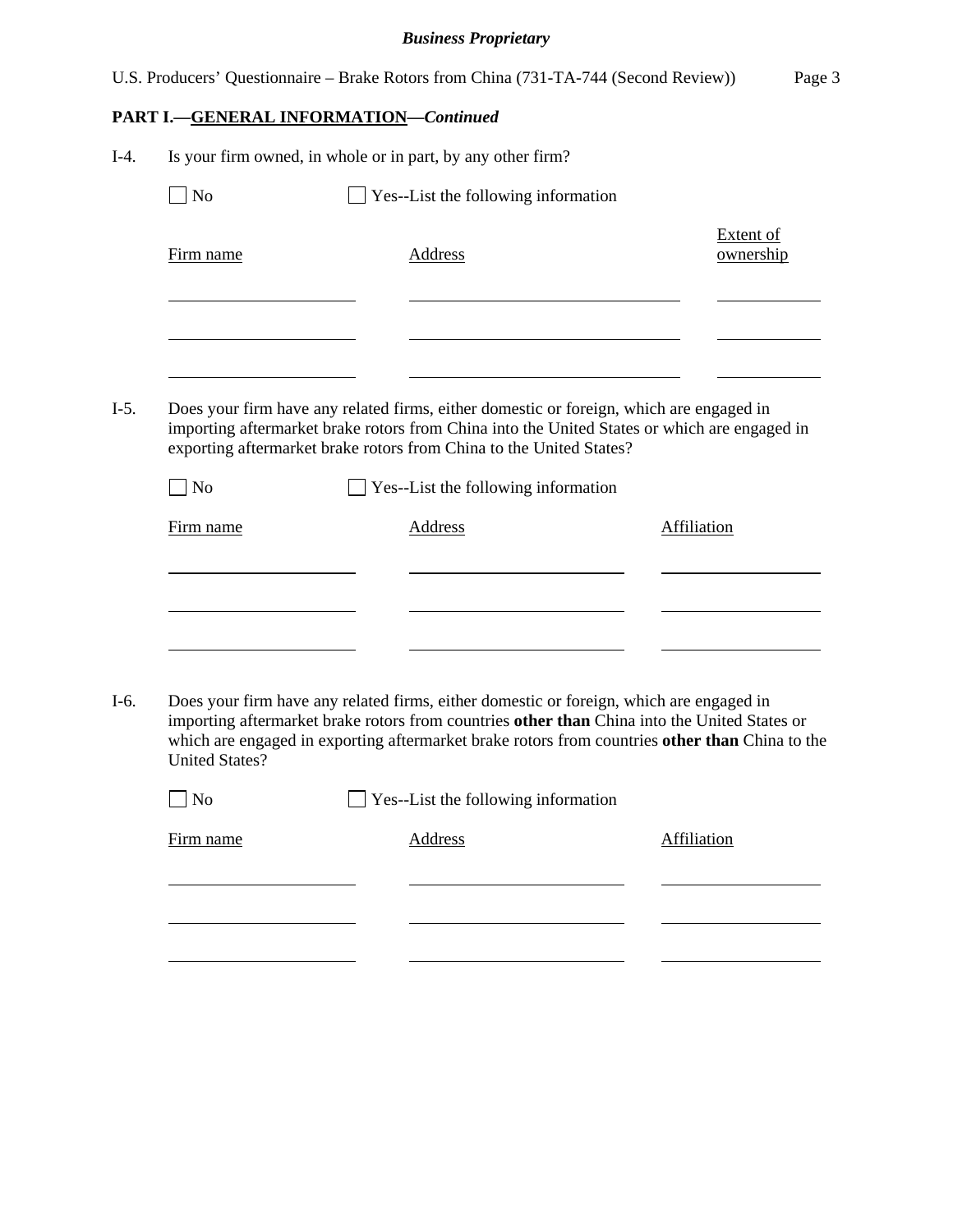U.S. Producers' Questionnaire – Brake Rotors from China (731-TA-744 (Second Review)) Page 4

### **PART I.—GENERAL INFORMATION—***Continued*

 $\overline{a}$ 

 $\overline{a}$ 

 $\overline{a}$ 

I-7. Does your firm have any related firms, either domestic or foreign, which are engaged in the production of brake rotors?  $\Box$  No  $\Box$  Yes--List the following information

| Firm name | Address | Affiliation |
|-----------|---------|-------------|
|           |         |             |
|           |         |             |
|           |         |             |

I-8. Does your firm have any joint ventures, partnerships or exclusivity arrangements with either domestic or foreign entities, which are engaged in the production, importation or supply of brake rotors from China?

| No        | $\Box$ Yes--List the following information |             |
|-----------|--------------------------------------------|-------------|
| Firm name | Address                                    | Affiliation |
|           |                                            |             |
|           |                                            |             |
|           |                                            |             |
|           |                                            |             |

I-9. In Parts II and IV of this questionnaire we request a copy of your company's business plan. Does your company or any related firm have a business plan or any internal documents that describe, discuss, or analyze expected future market conditions for brake rotors?

No Yes--Please provide the requested documents. If you are not providing the requested documents, please explain why not.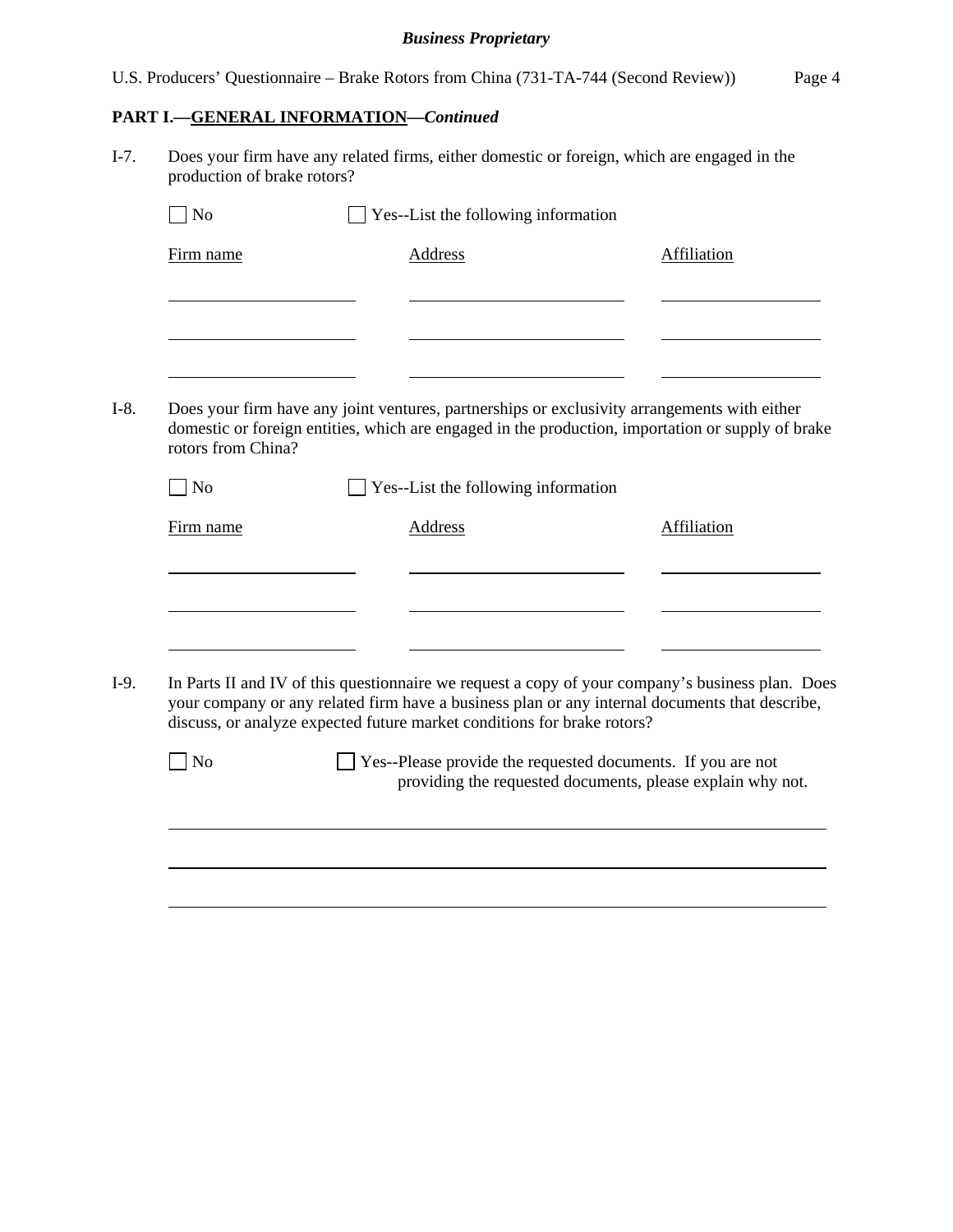|  |  |  |  |  | U.S. Producers' Questionnaire – Brake Rotors from China (731-TA-744 (Second Review)) | Page 5 |
|--|--|--|--|--|--------------------------------------------------------------------------------------|--------|
|--|--|--|--|--|--------------------------------------------------------------------------------------|--------|

### **PART II.—TRADE AND RELATED INFORMATION**

Further information on this part of the questionnaire can be obtained from Mary Messer (202-205-3193; mary.messer@usitc.gov ). **Supply all data requested on a calendar-year basis**.

II-1. Who should be contacted regarding the requested trade and related information?

| Company contact:                                                                                                                                 |                |                |                |                                                                                                     |
|--------------------------------------------------------------------------------------------------------------------------------------------------|----------------|----------------|----------------|-----------------------------------------------------------------------------------------------------|
|                                                                                                                                                  | Name and title |                |                |                                                                                                     |
|                                                                                                                                                  |                |                |                |                                                                                                     |
|                                                                                                                                                  | Phone number   |                | E-mail address |                                                                                                     |
| the production of aftermarket brake rotors since April 17, 1997 (the date on which the<br>antidumping duty order under review became effective)? |                |                |                | Has your firm experienced any change in the character of its operations or organization relating to |
| Plant openings                                                                                                                                   |                | Relocations    |                | Expansions                                                                                          |
| Acquisitions                                                                                                                                     |                | Consolidations |                | Closures                                                                                            |
| Expand import operations                                                                                                                         |                |                |                | Enter supply arrangements with suppliers in China                                                   |
| organization).<br>labor agreements).<br>Other<br>Please supply details as to the time, nature, and significance of any such changes.             |                |                |                | Revised labor agreements (Changes in wages, benefits, or work rules; or any other change in         |
|                                                                                                                                                  |                |                |                |                                                                                                     |
|                                                                                                                                                  |                |                |                |                                                                                                     |
|                                                                                                                                                  |                |                |                |                                                                                                     |
|                                                                                                                                                  |                |                |                |                                                                                                     |
|                                                                                                                                                  |                |                |                |                                                                                                     |
|                                                                                                                                                  |                |                |                |                                                                                                     |
|                                                                                                                                                  |                |                |                |                                                                                                     |
|                                                                                                                                                  |                |                |                |                                                                                                     |
|                                                                                                                                                  |                |                |                |                                                                                                     |
|                                                                                                                                                  |                |                |                |                                                                                                     |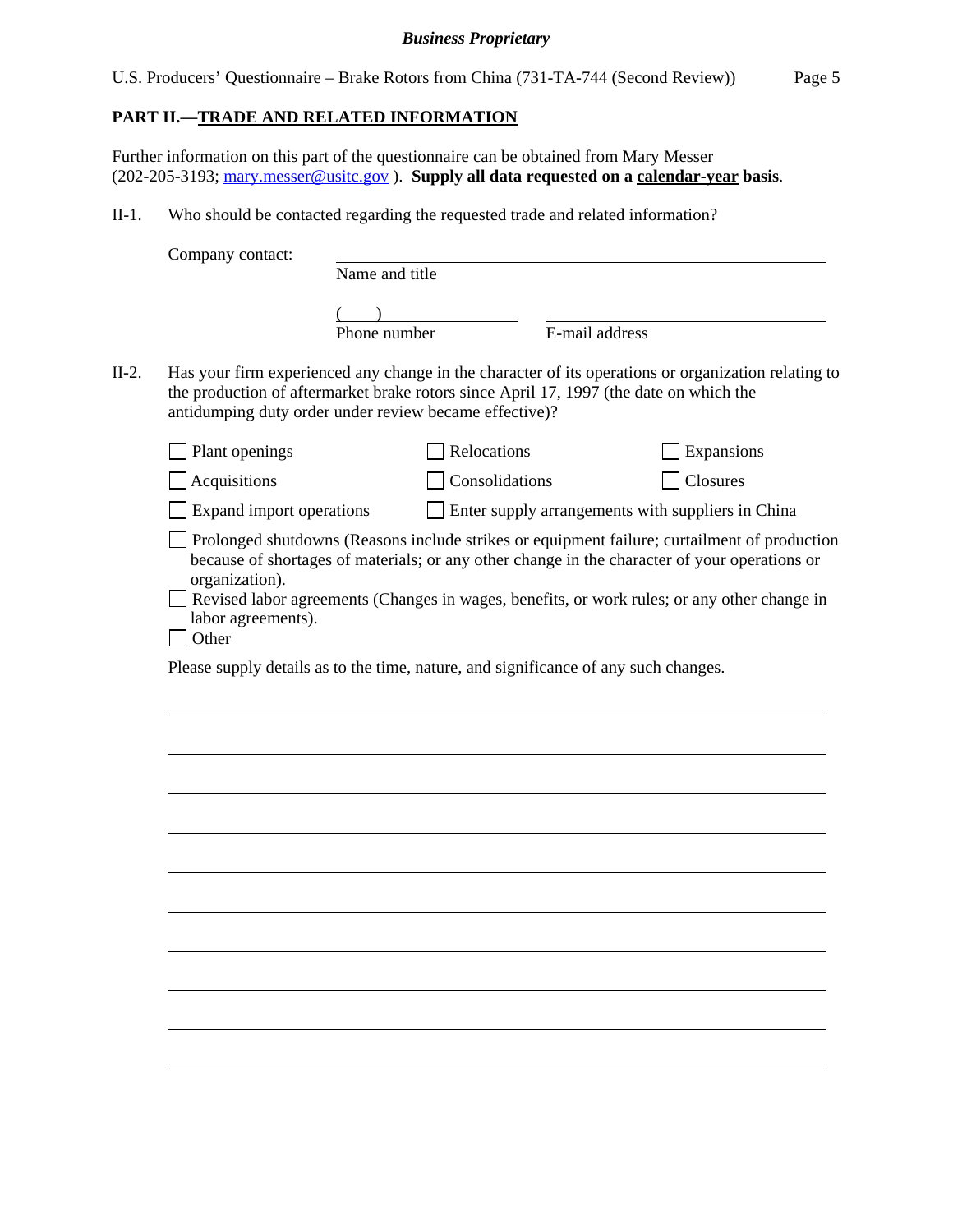# **PART II.—TRADE AND RELATED INFORMATION--***Continued*

II-3. At any time since 2002, including 2008, has your firm produced its own castings used in the production of its aftermarket brake rotors?

| Year                      | No-Identify the country(ies) of<br>origin of the castings that you<br>purchased or imported | Yes-Estimate, as a percentage, the<br>volume of castings you produced in<br>relation to the volume of aftermarket<br>brake rotors you produced |
|---------------------------|---------------------------------------------------------------------------------------------|------------------------------------------------------------------------------------------------------------------------------------------------|
| 2002                      |                                                                                             |                                                                                                                                                |
| 2003                      |                                                                                             |                                                                                                                                                |
| 2004                      |                                                                                             |                                                                                                                                                |
| 2005                      |                                                                                             |                                                                                                                                                |
| 2006                      |                                                                                             |                                                                                                                                                |
| 2007                      |                                                                                             |                                                                                                                                                |
| <b>Forecasted</b><br>2008 |                                                                                             |                                                                                                                                                |

II-4. At any time since 2002, including 2008, did your firm perform the machining on the aftermarket brake rotors it produced?

| Year                      | <b>No</b> | Yes-Estimate, as a percentage, the volume of machining you<br>performed on aftermarket brake rotors in relation to the volume<br>of aftermarket brake rotors you produced |
|---------------------------|-----------|---------------------------------------------------------------------------------------------------------------------------------------------------------------------------|
| 2002                      |           |                                                                                                                                                                           |
| 2003                      |           |                                                                                                                                                                           |
| 2004                      |           |                                                                                                                                                                           |
| 2005                      |           |                                                                                                                                                                           |
| 2006                      |           |                                                                                                                                                                           |
| 2007                      |           |                                                                                                                                                                           |
| <b>Forecasted</b><br>2008 |           |                                                                                                                                                                           |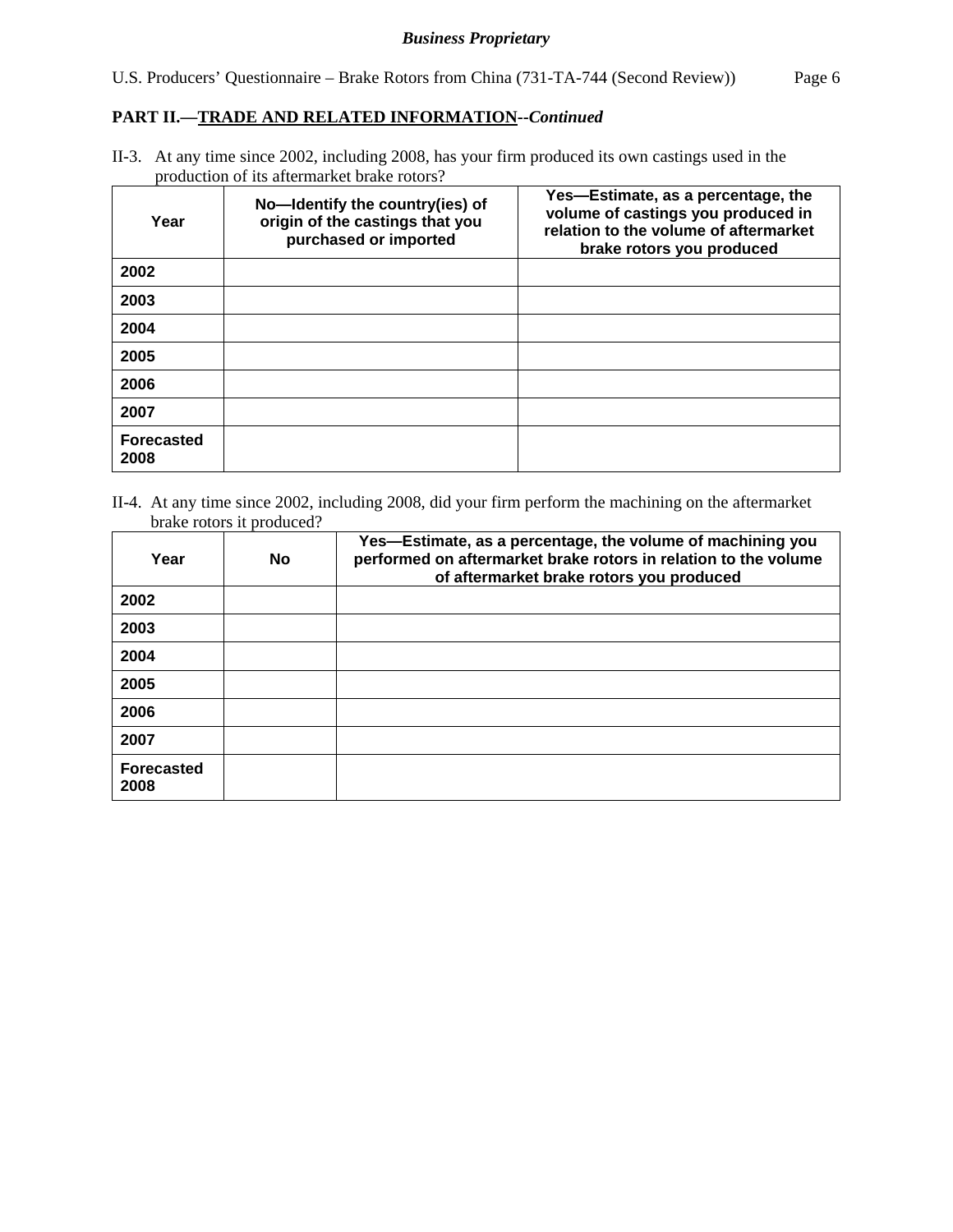| U.S. Producers' Questionnaire – Brake Rotors from China (731-TA-744 (Second Review)) | Page 7 |
|--------------------------------------------------------------------------------------|--------|
|--------------------------------------------------------------------------------------|--------|

# **PART II.—TRADE AND RELATED INFORMATION--***Continued*

|              |               | Does your firm anticipate any changes in the character of your operations or organization (as<br>noted above) relating to the production of aftermarket brake rotors in the future?                                                                                                                                                                                                      |                   |
|--------------|---------------|------------------------------------------------------------------------------------------------------------------------------------------------------------------------------------------------------------------------------------------------------------------------------------------------------------------------------------------------------------------------------------------|-------------------|
| $\big]$ No   |               | Yes---Supply details as to the time, nature, and significance of such changes<br>and provide underlying assumptions, along with relevant portions of business plans<br>or other supporting documentation, that address this issue. Include in your<br>response a specific projection of your firm's capacity to produce aftermarket<br>brake rotors (in 1,000 rotors) for 2008 and 2009. |                   |
|              |               |                                                                                                                                                                                                                                                                                                                                                                                          |                   |
|              |               | Would your firm anticipate any changes in the character of your operations or organization (as<br>noted above) relating to the production of aftermarket brake rotors in the future if the<br>antidumping duty order on aftermarket brake rotors from China were to be revoked?                                                                                                          |                   |
| $\vert$ No   |               | $\Box$ Yes---Supply details as to the time, nature, and significance of such changes<br>and provide underlying assumptions, along with relevant portions of business plans<br>or other supporting documentation, that address this issue.                                                                                                                                                |                   |
| $\exists$ No |               | Has your firm since 1997 (the year the antidumping duty order under review became effective)<br>produced, or does your firm anticipate producing in the future, brake rotors for the OEM market?<br>$\Box$ Yes--Report in the table below your firm's combined capacity and production<br>of OEM and aftermarket brake rotors in the periods indicated.                                  |                   |
|              |               | (Quantity in 1,000 rotors)                                                                                                                                                                                                                                                                                                                                                               |                   |
|              | Calendar year | Average production capacity <sup>1</sup>                                                                                                                                                                                                                                                                                                                                                 | <b>Production</b> |
| 2002         |               |                                                                                                                                                                                                                                                                                                                                                                                          |                   |
| 2003         |               |                                                                                                                                                                                                                                                                                                                                                                                          |                   |
| 2004         |               |                                                                                                                                                                                                                                                                                                                                                                                          |                   |
| 2005         |               |                                                                                                                                                                                                                                                                                                                                                                                          |                   |
| 2006         |               |                                                                                                                                                                                                                                                                                                                                                                                          |                   |
| 2007         |               |                                                                                                                                                                                                                                                                                                                                                                                          |                   |
|              |               |                                                                                                                                                                                                                                                                                                                                                                                          |                   |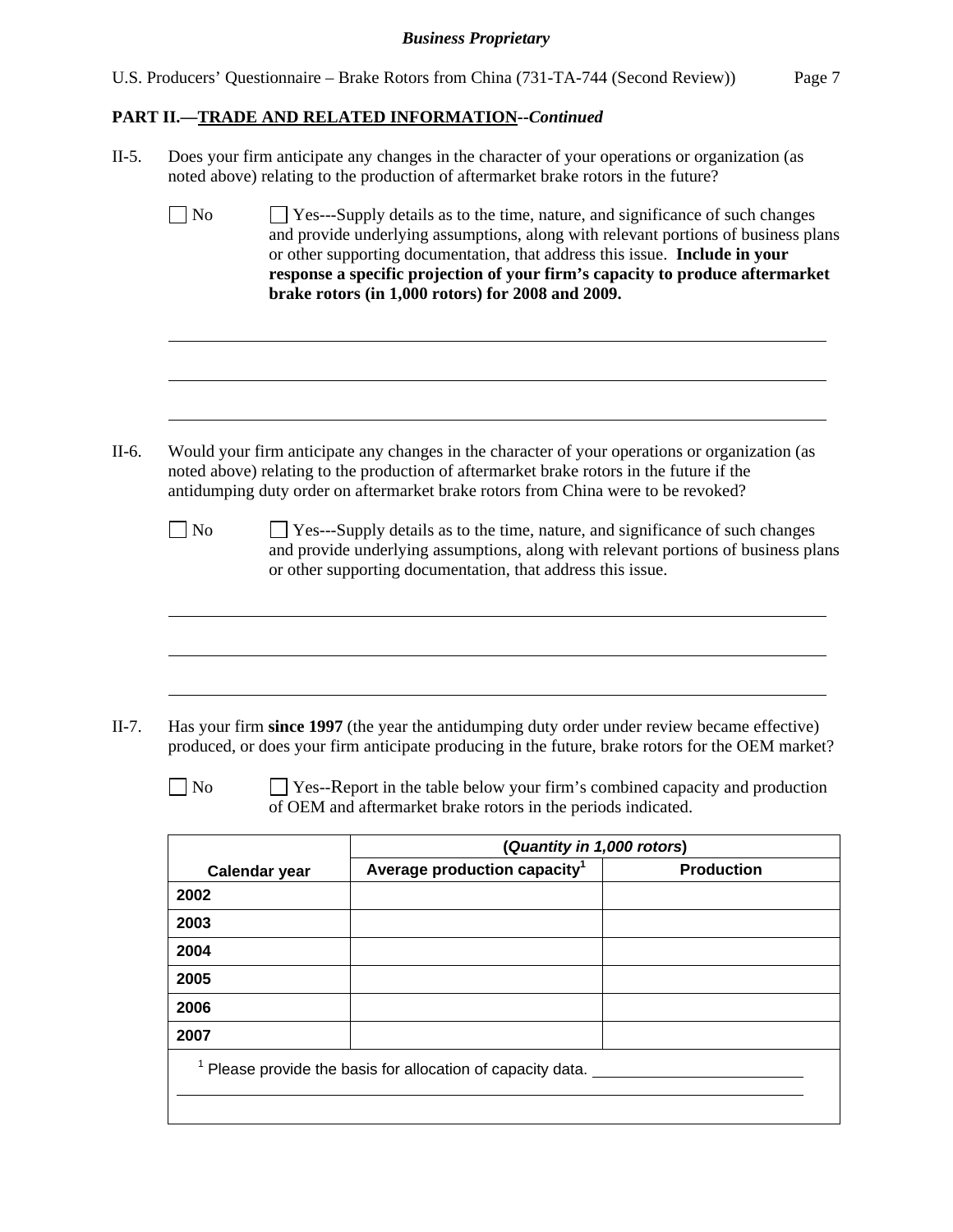## **PART II.—TRADE AND RELATED INFORMATION--***Continued*

- II-8. Has your firm **since 1997** (the year the antidumping duty order under review became effective) produced, or does your firm anticipate producing in the future, other products on the same equipment and machinery used in the production of aftermarket brake rotors and/or using the same production and related workers employed to produce aftermarket brake rotors?
	- No Ses--List the following information and report your firm's combined production capacity and production of these products and aftermarket brake rotors in the periods indicated.

| <b>Product</b>           | <b>Period</b> | Basis of allocation of capacity data |
|--------------------------|---------------|--------------------------------------|
| Aftermarket Brake Rotors |               |                                      |
|                          |               |                                      |
|                          |               |                                      |

|                      | (Quantity in 1,000 rotors)         |                   |  |  |  |  |  |
|----------------------|------------------------------------|-------------------|--|--|--|--|--|
| <b>Calendar year</b> | <b>Average production capacity</b> | <b>Production</b> |  |  |  |  |  |
| 2002                 |                                    |                   |  |  |  |  |  |
| 2003                 |                                    |                   |  |  |  |  |  |
| 2004                 |                                    |                   |  |  |  |  |  |
| 2005                 |                                    |                   |  |  |  |  |  |
| 2006                 |                                    |                   |  |  |  |  |  |
| 2007                 |                                    |                   |  |  |  |  |  |

II-9. Please describe the constraint(s) that set the limit(s) on your production capacity.

l

 $\overline{a}$ 

 $\overline{a}$ 

 $\overline{a}$ 

 $\overline{a}$ 

 $\overline{a}$ 

II-10. Is your firm able to switch production between aftermarket brake rotors and other products in response to a relative change in the price of aftermarket brake rotors vis-a-vis the price of other products, using the same equipment and labor?

 $\Box$  No  $\Box$  Yes--Please identify the other products, the approximate time and cost involved in switching, the minimum relative price change required for your firm to switch production to or from aftermarket brake rotors.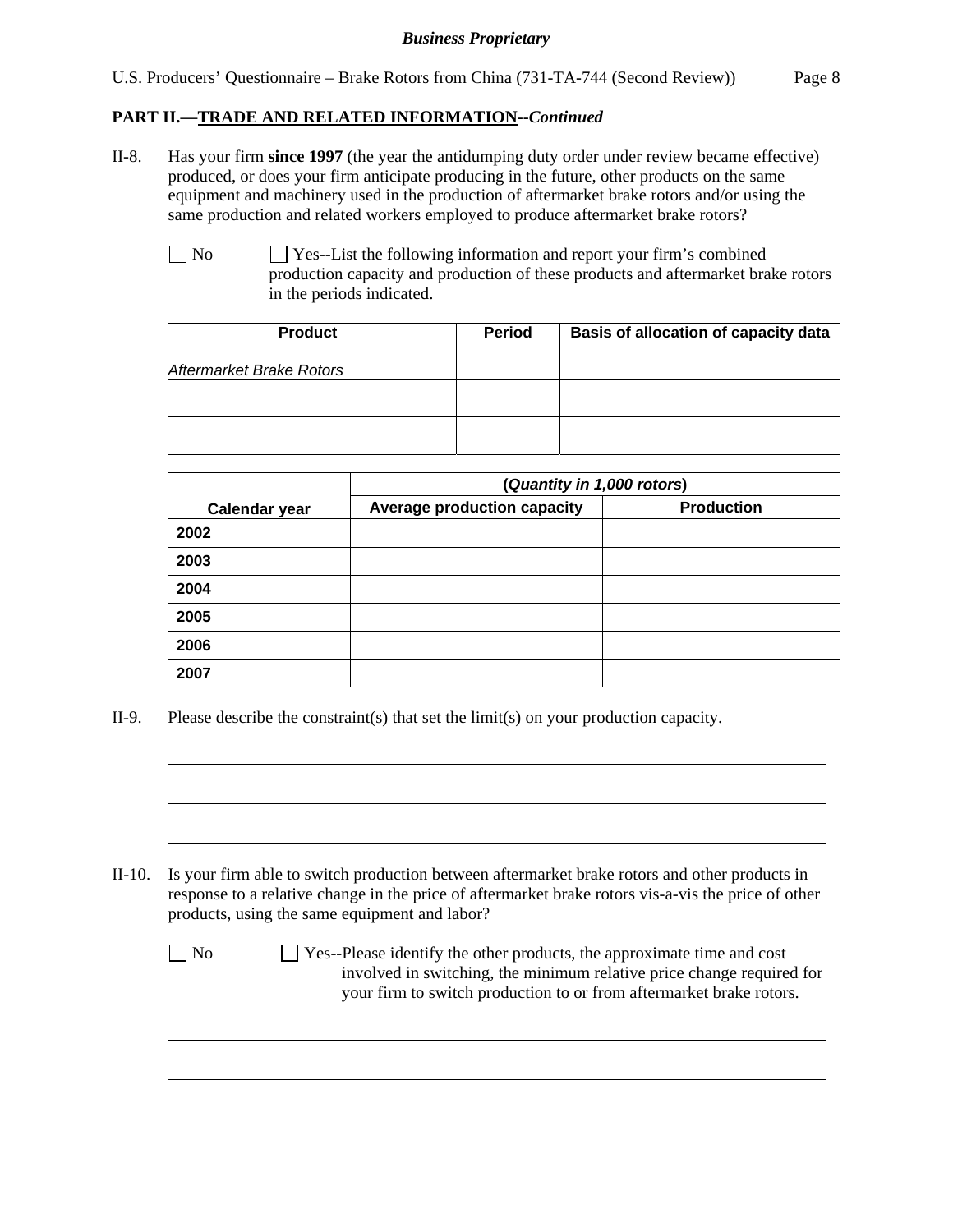U.S. Producers' Questionnaire – Brake Rotors from China (731-TA-744 (Second Review)) Page 9

#### **PART II.—TRADE AND RELATED INFORMATION--***Continued*

II-11. Report your firm's production capacity, production, shipments, inventories, and employment related to the production of **aftermarket brake rotors** in your U.S. establishment(s) during the specified periods. (See definitions in the instruction booklet.)

|                                                                                                 |                       | (Quantity in 1,000 rotors, value in \$1,000) |      |      |                 |      |  |
|-------------------------------------------------------------------------------------------------|-----------------------|----------------------------------------------|------|------|-----------------|------|--|
| <b>Item</b>                                                                                     | <b>Calendar years</b> |                                              |      |      |                 |      |  |
|                                                                                                 | 2002                  | 2003                                         | 2004 | 2005 | 2006            | 2007 |  |
| <b>AVERAGE PRODUCTION CAPACITY<sup>1</sup></b> (quantity)                                       |                       |                                              |      |      |                 |      |  |
| <b>BEGINNING-OF-PERIOD INVENTORIES</b>                                                          |                       |                                              |      |      |                 |      |  |
| (quantity)                                                                                      |                       |                                              |      |      |                 |      |  |
| <b>PRODUCTION</b> (quantity)                                                                    |                       |                                              |      |      |                 |      |  |
| <b>U.S. SHIPMENTS:</b>                                                                          |                       |                                              |      |      |                 |      |  |
| <b>Commercial shipments:</b>                                                                    |                       |                                              |      |      |                 |      |  |
| Quantity of commercial shipments                                                                |                       |                                              |      |      |                 |      |  |
| Value of commercial shipments                                                                   |                       |                                              |      |      |                 |      |  |
| Internal consumption:                                                                           |                       |                                              |      |      |                 |      |  |
| Quantity of internal consumption                                                                |                       |                                              |      |      |                 |      |  |
| Value of internal consumption                                                                   |                       |                                              |      |      |                 |      |  |
| <b>Transfers to related firms:</b>                                                              |                       |                                              |      |      |                 |      |  |
| Quantity of transfers to related firms                                                          |                       |                                              |      |      |                 |      |  |
| Value <sup>2</sup> of transfers to related firms                                                |                       |                                              |      |      |                 |      |  |
| <b>EXPORT SHIPMENTS:3</b>                                                                       |                       |                                              |      |      |                 |      |  |
| Quantity of export shipments                                                                    |                       |                                              |      |      |                 |      |  |
| Value of export shipments                                                                       |                       |                                              |      |      |                 |      |  |
| <b>END-OF-PERIOD INVENTORIES<sup>4</sup></b> (quantity)                                         |                       |                                              |      |      |                 |      |  |
| <b>CHANNELS OF DISTRIBUTION:</b><br><b>U.S. COMMERCIAL SHIPMENTS TO--</b>                       |                       |                                              |      |      |                 |      |  |
| Automotive parts distributors (quantity)                                                        |                       |                                              |      |      |                 |      |  |
| Retail outlets (quantity)                                                                       |                       |                                              |      |      |                 |      |  |
| All other <sup>5</sup> (quantity)                                                               |                       |                                              |      |      |                 |      |  |
| <b>AVERAGE NUMBER OF PRWS</b>                                                                   |                       |                                              |      |      |                 |      |  |
| <b>HOURS WORKED BY PRWs (1,000 hours)</b>                                                       |                       |                                              |      |      |                 |      |  |
| <b>WAGES PAID TO PRWs (value)</b>                                                               |                       |                                              |      |      |                 |      |  |
| The production capacity (see definitions in instruction booklet) reported is based on operating |                       |                                              |      |      | hours per week, |      |  |

 weeks per year. Please describe the methodology used to calculate production capacity, and explain any changes in reported capacity (use additional pages as necessary).

 $2$  Internal consumption and transfers to related firms must be valued at fair market value. In the event that you use a different basis for valuing these transactions, please specify that basis (e.g., cost, cost plus, etc.) and provide value data using that basis for 2002-  $2007.$ 

3 Identify your principal export markets:

 4 Reconciliation of data.--Please note that the **quantities** reported above should reconcile as follows: beginning-of-period inventories, plus production, less total shipments, equals end-of-period inventories. Do the data reported reconcile?

 $\Box$  Yes  $\Box$  No--Please explain:

 $\overline{a}$ 

 $\overline{a}$ 

 $<sup>5</sup>$  Identify the type(s) of all other firms:</sup>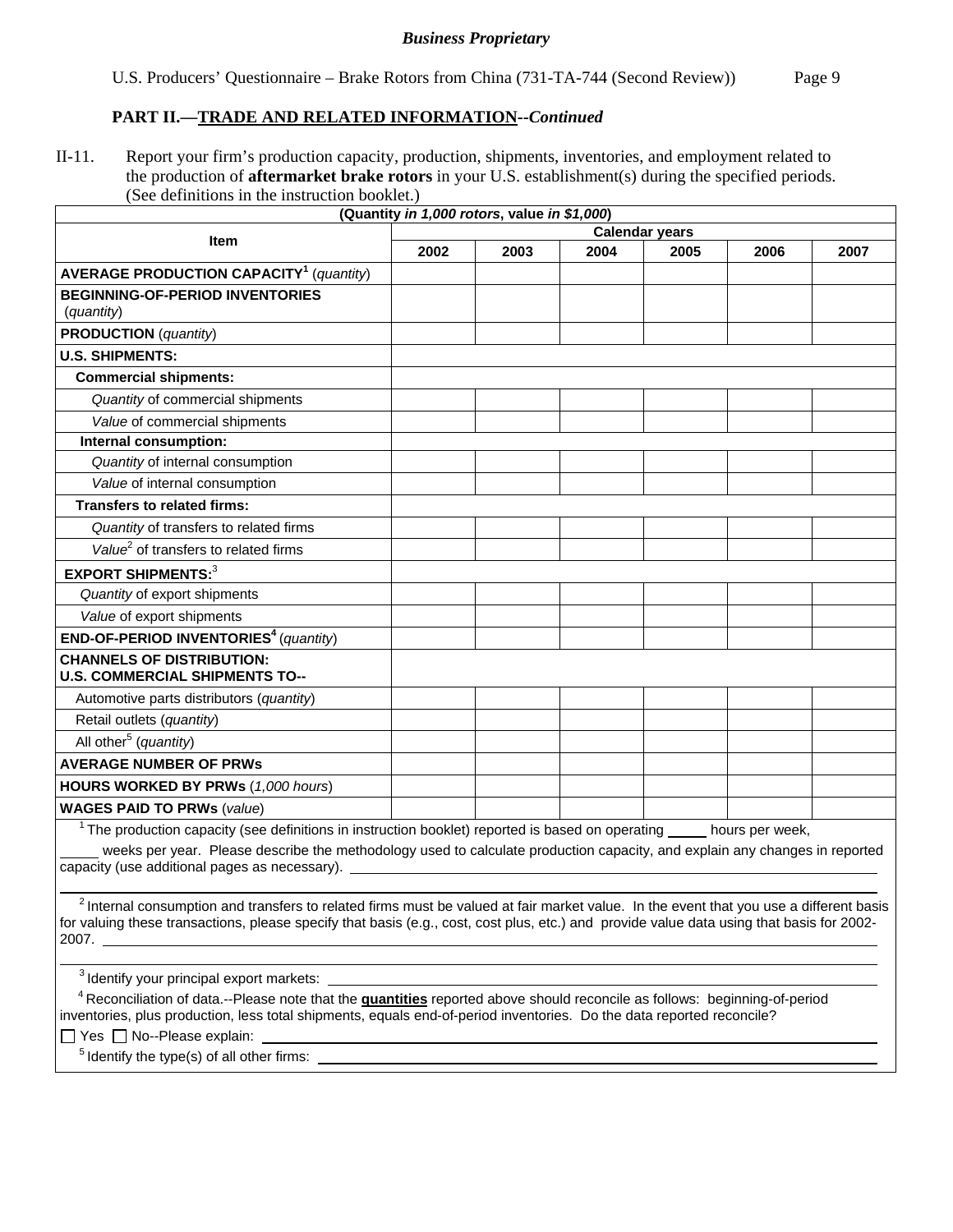U.S. Producers' Questionnaire – Brake Rotors from China (731-TA-744 (Second Review)) Page 10

#### **PART II.—TRADE AND RELATED INFORMATION--***Continued*

l

 $\overline{a}$ 

 $\overline{a}$ 

 II-12. If you reported transfers to related firms in question II-8, please indicated the nature of the relationship between your firm and the related firms (e.g., joint venture, wholly owned subsidiary), whether the transfers were priced at market value or by a non-market formula, whether your firm retained marketing rights to all transfers, and whether the related firms also processed inputs from sources other than your firm.

II-13. NON-IMPORT AFTERMARKET BRAKE ROTOR PURCHASES.—Other than direct imports, has your firm otherwise purchased aftermarket brake rotors since January 1, 2002? (See definitions in the instruction booklet.)

|                                                                                                                                                                                     | (Quantity in 1,000 rotors, value in \$1,000) |      |                       |      |      |      |
|-------------------------------------------------------------------------------------------------------------------------------------------------------------------------------------|----------------------------------------------|------|-----------------------|------|------|------|
|                                                                                                                                                                                     |                                              |      | <b>Calendar years</b> |      |      |      |
| <b>Item</b>                                                                                                                                                                         | 2002                                         | 2003 | 2004                  | 2005 | 2006 | 2007 |
| <b>PURCHASES FROM U.S.</b><br><b>IMPORTERS<sup>2</sup> OF PRODUCT</b><br><b>FROM--</b>                                                                                              |                                              |      |                       |      |      |      |
| China:                                                                                                                                                                              |                                              |      |                       |      |      |      |
| Quantity                                                                                                                                                                            |                                              |      |                       |      |      |      |
| Value                                                                                                                                                                               |                                              |      |                       |      |      |      |
| All other countries:                                                                                                                                                                |                                              |      |                       |      |      |      |
| Quantity                                                                                                                                                                            |                                              |      |                       |      |      |      |
| Value                                                                                                                                                                               |                                              |      |                       |      |      |      |
| <b>PURCHASES FROM DOMESTIC</b><br>PRODUCERS:2                                                                                                                                       |                                              |      |                       |      |      |      |
| Quantity                                                                                                                                                                            |                                              |      |                       |      |      |      |
| Value                                                                                                                                                                               |                                              |      |                       |      |      |      |
| <b>PURCHASES FROM OTHER</b><br>SOURCES: <sup>2</sup>                                                                                                                                |                                              |      |                       |      |      |      |
| Quantity                                                                                                                                                                            |                                              |      |                       |      |      |      |
| Value                                                                                                                                                                               |                                              |      |                       |      |      |      |
| Please indicate your reasons for purchasing this product. If your reasons differ by source, please elaborate.                                                                       |                                              |      |                       |      |      |      |
| <sup>2</sup> Please list the name of the firm(s) from which you purchased this product. If your suppliers differ by source,<br>please identify the source for each listed supplier. |                                              |      |                       |      |      |      |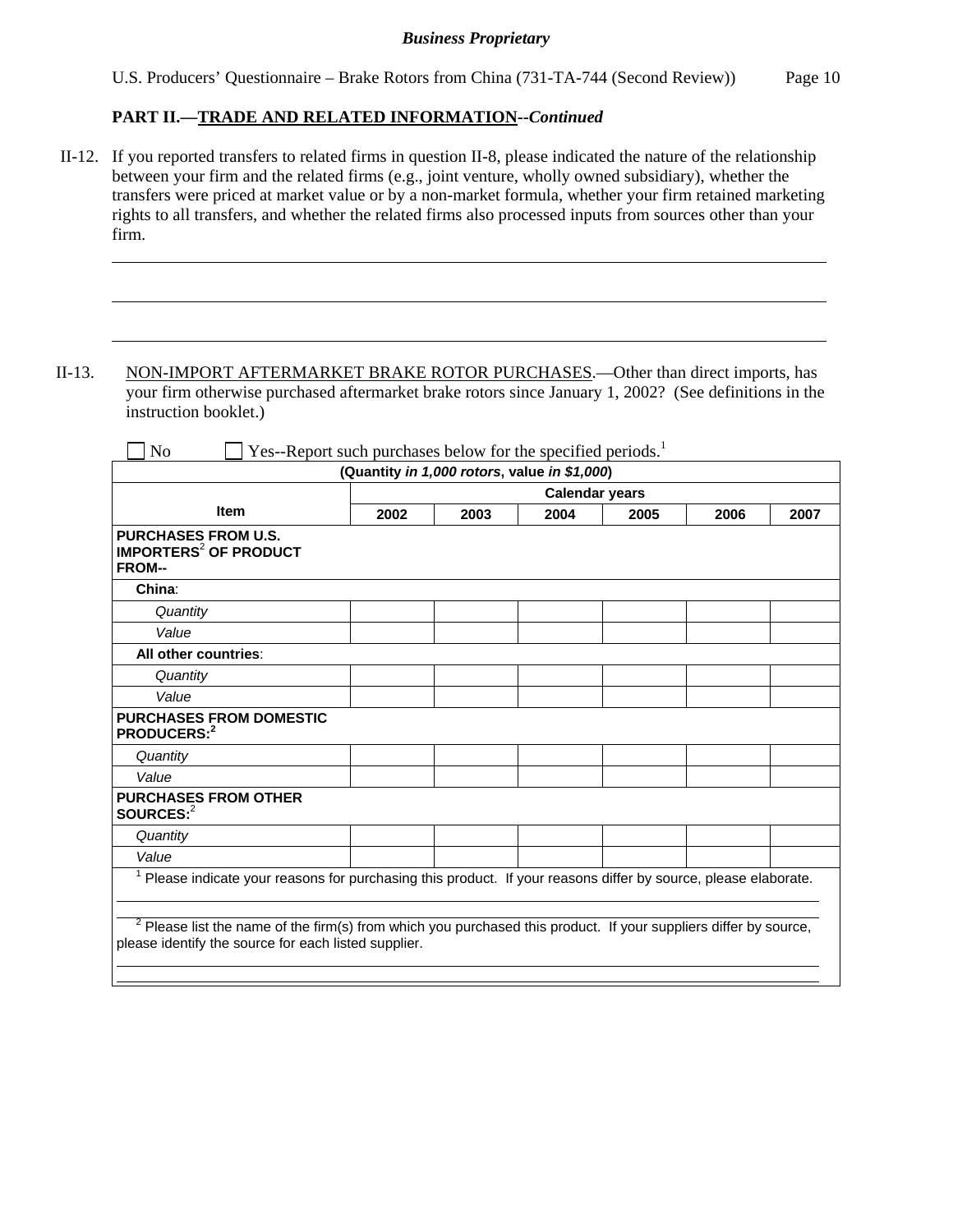|  |  |  |  |  | U.S. Producers' Questionnaire – Brake Rotors from China (731-TA-744 (Second Review)) | Page 11 |
|--|--|--|--|--|--------------------------------------------------------------------------------------|---------|
|--|--|--|--|--|--------------------------------------------------------------------------------------|---------|

## **PART II.—TRADE AND RELATED INFORMATION--***Continued*

| II-14. |              | Since January 1, 2002, has your firm been involved in a toll agreement (see definition in the<br>instruction booklet) regarding the production of aftermarket brake rotors? |
|--------|--------------|-----------------------------------------------------------------------------------------------------------------------------------------------------------------------------|
|        | $\vert$   No |                                                                                                                                                                             |
|        |              | II-15. Does your firm produce aftermarket brake rotors in a foreign trade zone (FTZ)?                                                                                       |
|        | $\Box$ No    | $\Box$ Yes--Identify FTZ(s): $\Box$                                                                                                                                         |
|        |              | II-16. Since January 1, 2002, has your firm imported aftermarket brake rotors?                                                                                              |

 No Yes-- *COMPLETE AND RETURN A U.S. IMPORTERS' QUESTIONNAIRE*

II-17. Describe the significance of the existing antidumping duty order covering imports of aftermarket brake rotors from China in terms of its effect on your firm's production capacity, production, U.S. shipments, inventories, purchases, employment, revenues, costs, profits, cash flow, capital expenditures, research and development expenditures, and asset values. You may wish to compare your firm's operations before and after the imposition of the order.

II-18. Would your firm anticipate any changes in its production capacity, production, U.S. shipments, inventories, purchases, employment, revenues, costs, profits, cash flow, capital expenditures, research and development expenditures, or asset values relating to the production of aftermarket brake rotors in the future if the antidumping duty order on aftermarket brake rotors from China were to be revoked?

 $\overline{a}$ 

 $\overline{a}$ 

 $\overline{a}$ 

l

 $\overline{a}$ 

 $\overline{a}$ 

 $\overline{a}$ 

 $\overline{a}$ 

 $\overline{a}$ 

No  $\Box$  Yes--Supply details as to the time, nature, and significance of such changes and provide underlying assumptions, along with relevant portions of business plans or other supporting documentation, for any trends or projections you may provide.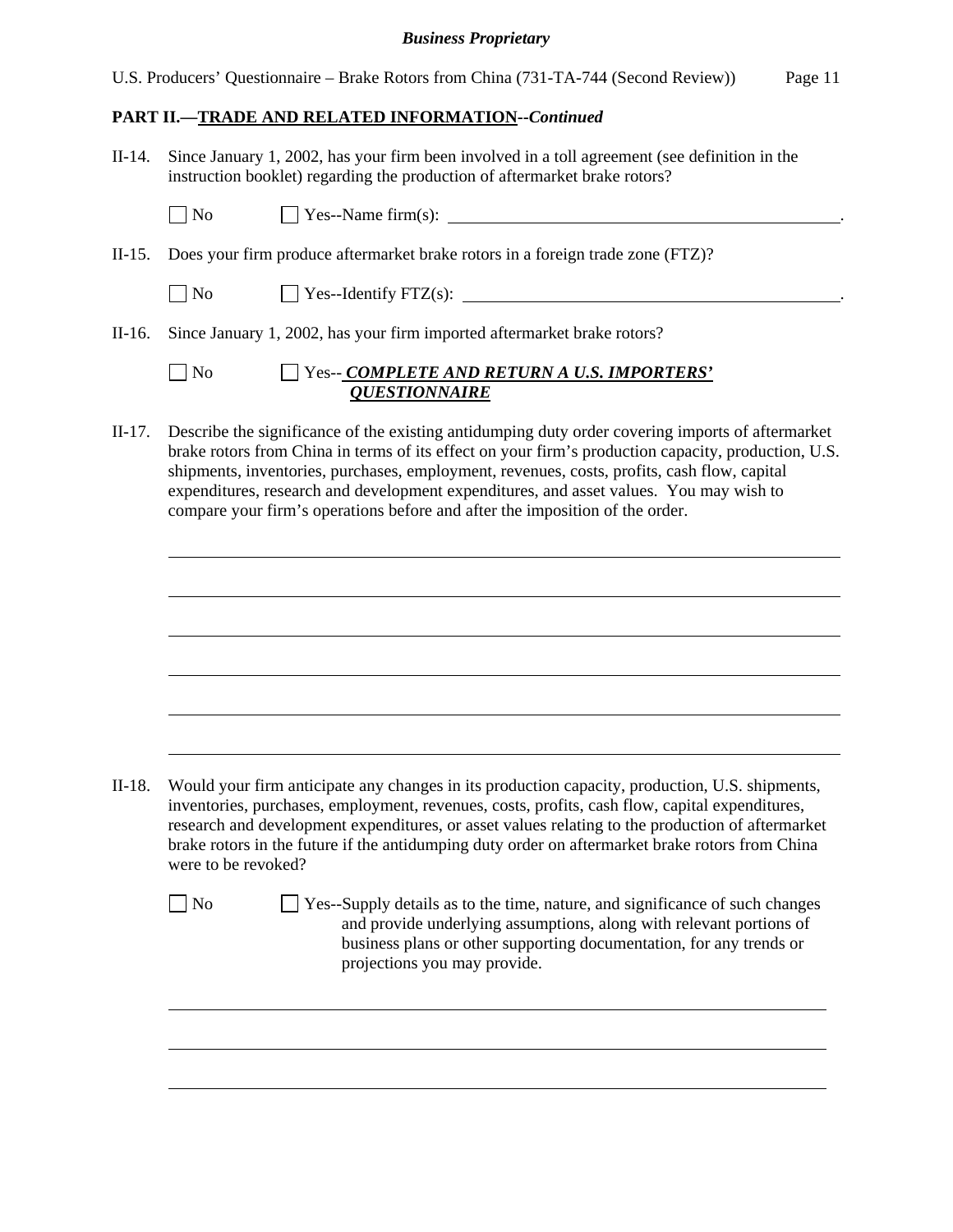|  |  | U.S. Producers' Questionnaire – Brake Rotors from China (731-TA-744 (Second Review)) | Page 12 |
|--|--|--------------------------------------------------------------------------------------|---------|
|  |  |                                                                                      |         |

## **PART III.—FINANCIAL INFORMATION**

Address questions on this part of the questionnaire to John Ascienzo (202-205-3175, john.ascienzo@usitc.gov).

III-1. Identify the individual who prepared or has knowledge of the requested financial information.

|          | Company contact: |                                                    |                                                                                                                                                                |
|----------|------------------|----------------------------------------------------|----------------------------------------------------------------------------------------------------------------------------------------------------------------|
|          |                  | Name and title                                     |                                                                                                                                                                |
|          |                  |                                                    |                                                                                                                                                                |
|          |                  | Phone number                                       | Fax number                                                                                                                                                     |
|          |                  | E-mail address                                     | Company web address                                                                                                                                            |
| $III-2.$ |                  | Briefly describe your financial accounting system. |                                                                                                                                                                |
|          | A.               | When does your fiscal year end (month and day)?    |                                                                                                                                                                |
|          |                  |                                                    | If your fiscal year changed during the period examined, explain below:                                                                                         |
|          | B.1.             |                                                    | Describe the lowest level of operations (e.g., plant, division, company-wide) for<br>which financial statements are prepared that include subject merchandise: |
|          | 2.               |                                                    | Does your firm prepare profit/loss statements for aftermarket brake rotors?                                                                                    |
|          |                  | $\vert$ Yes<br>No                                  |                                                                                                                                                                |
|          | 3.               |                                                    | How often did your firm (or parent company) prepare financial statements<br>(including annual reports and 10Ks)? Please check relevant items below.            |
|          |                  | Audited,                                           | $\Box$ unaudited, $\Box$ annual reports, $\Box$ 10Ks,<br>$\exists$ 10Qs,                                                                                       |
|          |                  | $\Box$ Monthly, $\Box$ quarterly,                  | $\Box$ semi-annually, $\Box$ annually                                                                                                                          |
|          | 4.               |                                                    | Accounting basis: $\Box$ GAAP, $\Box$ cash, $\Box$ tax, or $\Box$ other comprehensive                                                                          |

*including internal profit-and-loss statements for the division or product group that includes aftermarket brake rotors, as well as those statements and worksheets used to compile data for your firm's questionnaire response.* 

III-3. Briefly describe your cost accounting system (*e.g.*, standard cost, job order cost, *et cetera*).

l

 $\overline{a}$ 

 $\overline{a}$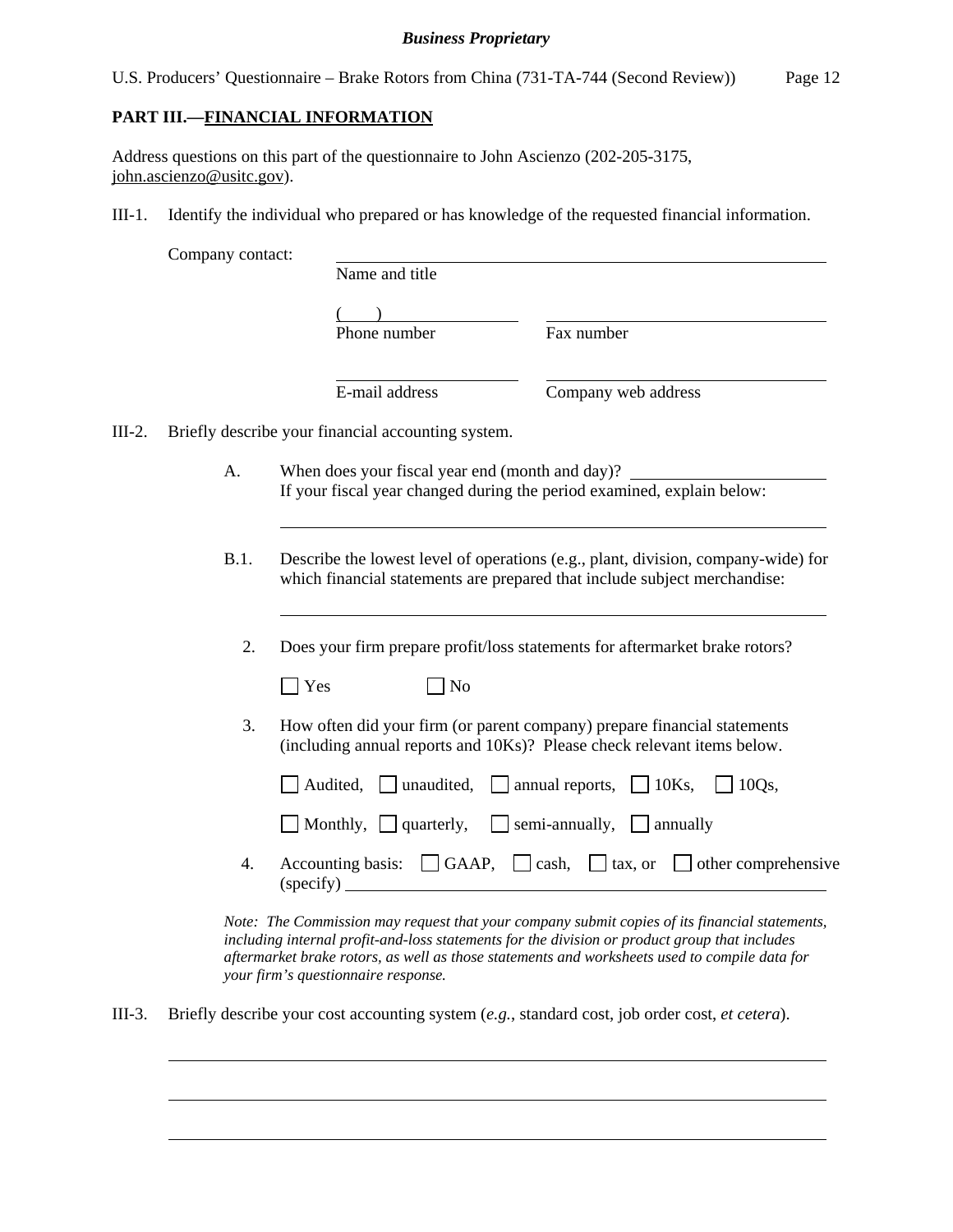# **PART III.—FINANCIAL INFORMATION -** *Continued*

| products in your most recent fiscal year: |                                                                                                                                                                        |                      | Other products.--Please list any other products you produced in the facilities in which you<br>produced aftermarket brake rotors and provide the share of net sales accounted for by these other |
|-------------------------------------------|------------------------------------------------------------------------------------------------------------------------------------------------------------------------|----------------------|--------------------------------------------------------------------------------------------------------------------------------------------------------------------------------------------------|
| Products                                  |                                                                                                                                                                        |                      | Share of sales                                                                                                                                                                                   |
|                                           |                                                                                                                                                                        |                      |                                                                                                                                                                                                  |
|                                           |                                                                                                                                                                        |                      |                                                                                                                                                                                                  |
|                                           | Does your company receive inputs (raw materials, labor, energy, or any other services) used in<br>the production of aftermarket brake rotors from any related company? |                      |                                                                                                                                                                                                  |
|                                           | $\Box$ Yes--Continue to question III-7 below.                                                                                                                          |                      | $\Box$ No--Continue to question III-10 below.                                                                                                                                                    |
|                                           |                                                                                                                                                                        |                      |                                                                                                                                                                                                  |
|                                           | rotors that your firm receives from related parties whose financial statements are consolidated<br>with the financial statements of your firm.                         |                      |                                                                                                                                                                                                  |
| Input                                     |                                                                                                                                                                        | <b>Related party</b> | In the space provided below, identify the inputs related to the production of aftermarket brake                                                                                                  |
|                                           |                                                                                                                                                                        |                      |                                                                                                                                                                                                  |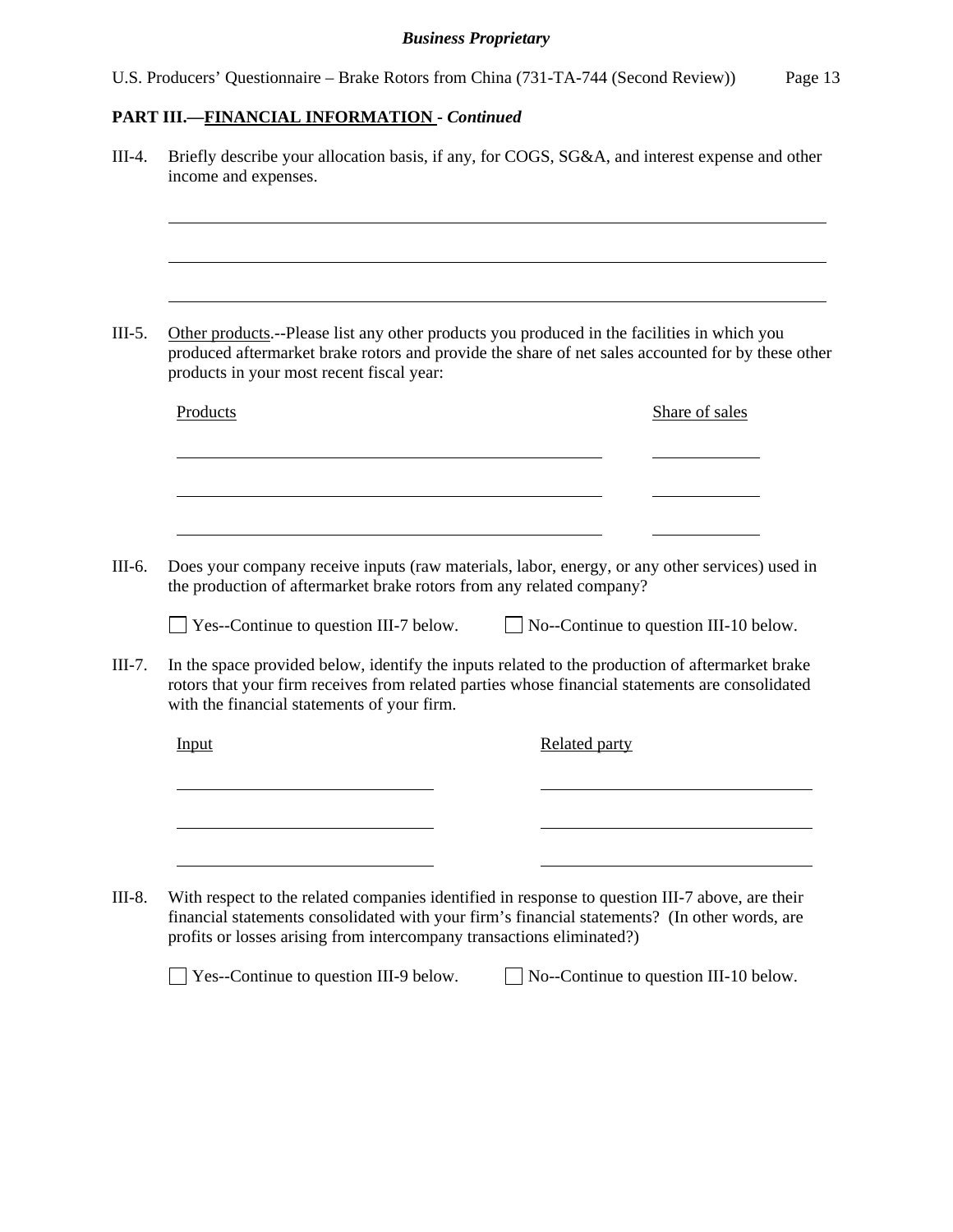## **PART III.—FINANCIAL INFORMATION -** *Continued*

III-9. All intercompany profit on inputs purchased from related parties that is eliminated pursuant to formal financial statement consolidation should also be eliminated from the costs reported to the Commission in question III-11 (Operations on Aftermarket Brake Rotors); i.e., costs reported in question III-11, to the extent that they reflect the inputs purchased from related parties, should only reflect the related party's cost and not include an associated profit component. Reasonable methods for determining and eliminating the associated profit on inputs purchased from related parties are acceptable.

 Has your firm complied with the Commission's instructions regarding costs associated with inputs purchased from related parties?



 $\Box$  Yes  $\Box$  No--Please contact John Ascienzo at 202-205-3175.

III-10. For each annual and interim period for which financial results are reported in question III-11, please attach a separate schedule that identifies the period-specific amount of non-recurring charges, the expense/cost line items where the associated charges are included, and a brief description of the charge(s). Nonrecurring charges would include, but are not limited to, items such as asset write-offs and accelerated depreciation due to restructuring of the company's aftermarket brake rotors operations.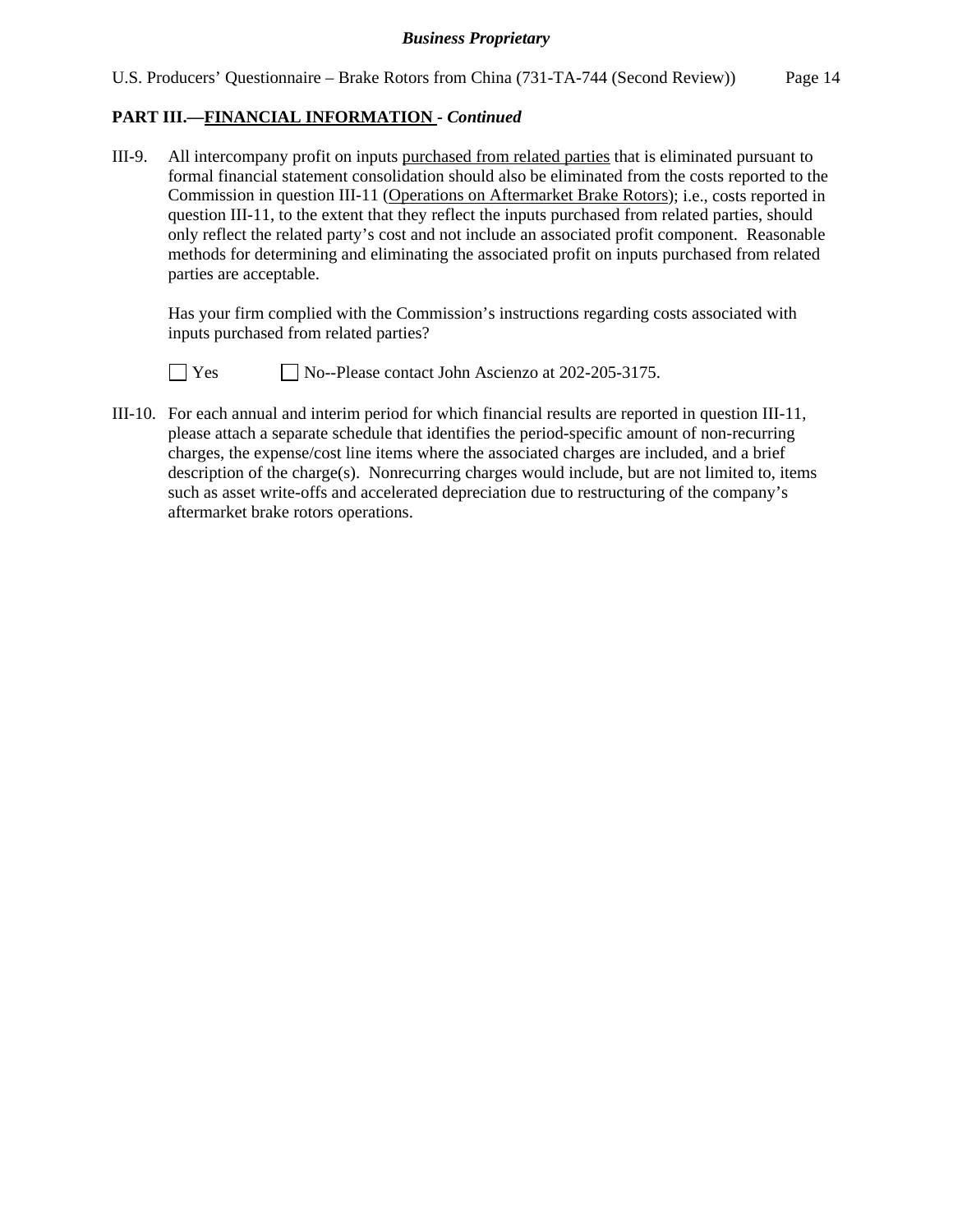### **PART III.—FINANCIAL INFORMATION -** *Continued*

III-11. Operations on *Aftermarket Brake Rotors*.--Report the revenue and related cost information requested below on the aftermarket brake rotor operations of your U.S. establishment(s).<sup>1</sup> Note that internal consumption and transfers to related firms must be valued at fair market value and purchases from related firms must be at cost.<sup>2</sup> *Provide data for your six most recently completed fiscal years in chronological order from left to right and indicate the fiscal years for which you are reporting*. If your firm was involved in tolling operations (either as the toller or as the tollee) please contact John Ascienzo at (202) 205-3175 before completing this section of the questionnaire.

|                                                                                            | Quantity (in 1,000 rotors) and value (in \$1,000) |                      |  |
|--------------------------------------------------------------------------------------------|---------------------------------------------------|----------------------|--|
|                                                                                            |                                                   | Fiscal years ended-- |  |
| Item                                                                                       |                                                   |                      |  |
| Net sales quantities: <sup>3</sup>                                                         |                                                   |                      |  |
| Commercial sales                                                                           |                                                   |                      |  |
| Internal consumption                                                                       |                                                   |                      |  |
| Transfers to related firms                                                                 |                                                   |                      |  |
| Total net sales quantities                                                                 |                                                   |                      |  |
| Net sales values: <sup>3</sup>                                                             |                                                   |                      |  |
| Commercial sales                                                                           |                                                   |                      |  |
| Internal consumption                                                                       |                                                   |                      |  |
| Transfers to related firms                                                                 |                                                   |                      |  |
| Total net sales values                                                                     |                                                   |                      |  |
| Cost of goods sold (COGS) (including internal consumption and transfers to related firms): |                                                   |                      |  |
| Raw materials                                                                              |                                                   |                      |  |
| Direct labor                                                                               |                                                   |                      |  |
| Other factory costs                                                                        |                                                   |                      |  |
| <b>Total COGS</b>                                                                          |                                                   |                      |  |
| <b>Gross profit or (loss)</b>                                                              |                                                   |                      |  |
| Selling, general, and administrative (SG&A) expenses:                                      |                                                   |                      |  |
| Selling expenses                                                                           |                                                   |                      |  |
| General and administrative expenses                                                        |                                                   |                      |  |
| Total SG&A expenses                                                                        |                                                   |                      |  |
| <b>Operating income (loss)</b>                                                             |                                                   |                      |  |
| Other income and expenses:                                                                 |                                                   |                      |  |
| Interest expense                                                                           |                                                   |                      |  |
| All other expense items                                                                    |                                                   |                      |  |
| <b>Continued Dumping and Subsidy</b>                                                       |                                                   |                      |  |
| Offset<br>Act funds received <sup>4</sup>                                                  |                                                   |                      |  |
| All other income items                                                                     |                                                   |                      |  |
| All other income or expenses, net                                                          |                                                   |                      |  |
| Net income or (loss) before income                                                         |                                                   |                      |  |
| taxes                                                                                      |                                                   |                      |  |
| Depreciation/amortization included<br>above                                                |                                                   |                      |  |

<sup>1</sup> Include only sales (whether domestic or export) and costs related to your U.S. manufacturing operations.

<sup>2</sup> Please list the expense categories and amounts of any profits on internal inputs or inputs from related firms that are reflected on your books but which are eliminated from the costs reported below.

<sup>3</sup> Less discounts, returns, allowances, and prepaid freight. The quantities and values should approximate the corresponding shipment quantities and values reported in Part II of this questionnaire.

<sup>4</sup> Please report funds received under this act in the period(s) in which they were received. Do not report these funds as an offset to operating expenses.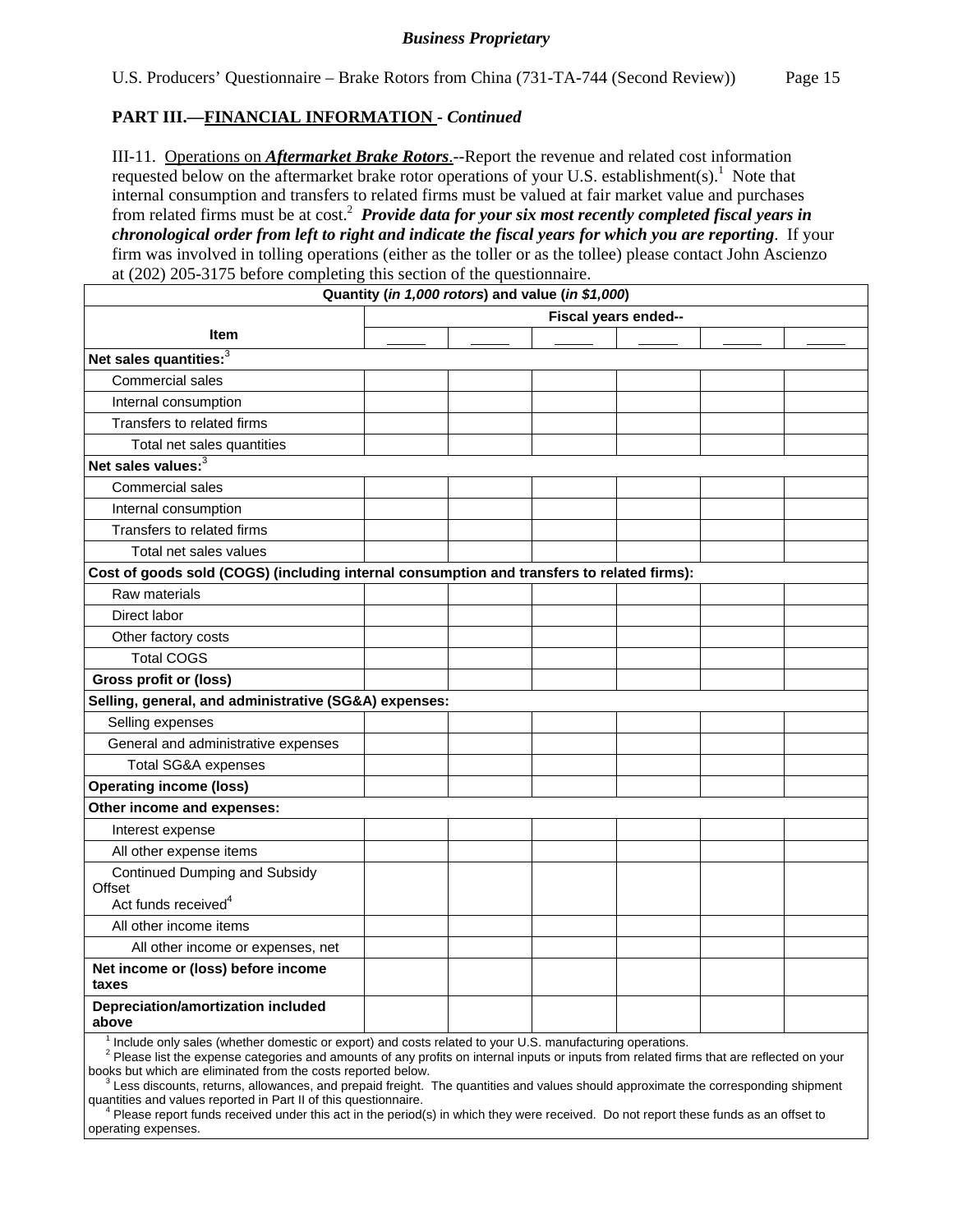## **PART III.—FINANCIAL INFORMATION -** *Continued*

III-12. Asset values.—Report the total assets associated with the production, warehousing, and sale of aftermarket brake rotors. If your firm does not maintain some or all of the specific asset data in the normal course of business, please estimate it based upon some rational method (such as production, sales, or costs) that is consistent with your cost allocations in previous question. Your finished goods inventory value should reconcile with the inventory quantity data reported in Part II. *Provide data as of the end of your six most recently completed fiscal years in chronological order from left to right and indicate the fiscal years for which you are reporting*.

| Value (in \$1,000)                                                          |  |  |                      |  |  |  |
|-----------------------------------------------------------------------------|--|--|----------------------|--|--|--|
|                                                                             |  |  | Fiscal years ended-- |  |  |  |
| <b>Item</b>                                                                 |  |  |                      |  |  |  |
| Assets associated with the production,<br>warehousing, and sale of product: |  |  |                      |  |  |  |
| 1. Current assets:                                                          |  |  |                      |  |  |  |
| A. Cash and equivalents                                                     |  |  |                      |  |  |  |
| B. Accounts receivable, net                                                 |  |  |                      |  |  |  |
| C. Inventories                                                              |  |  |                      |  |  |  |
| D. Other (describe: _____)                                                  |  |  |                      |  |  |  |
| E. Total current assets (lines 1.A. through<br>1.D.)                        |  |  |                      |  |  |  |
| 2. Property, plant, and equipment                                           |  |  |                      |  |  |  |
| A. Original cost of property, plant, and<br>equipment                       |  |  |                      |  |  |  |
| B. Less: Accumulated depreciation                                           |  |  |                      |  |  |  |
| C. Equals: Book value of property, plant,<br>and equipment                  |  |  |                      |  |  |  |
| 3. Other non-current assets<br>$(describe:$ $)$                             |  |  |                      |  |  |  |
| 4. Total assets (lines 1.E., 2.C., and 3.)                                  |  |  |                      |  |  |  |

III-13. Capital expenditures and research and development expenditures.--Report your firm's capital expenditures and research and development expenditures on aftermarket brake rotors. *Provide data for your six most recently completed fiscal years in chronological order from left to right and indicate the fiscal years for which you are reporting*.

| Value (in \$1,000)                              |                      |  |  |  |  |  |  |  |  |
|-------------------------------------------------|----------------------|--|--|--|--|--|--|--|--|
|                                                 | Fiscal years ended-- |  |  |  |  |  |  |  |  |
| <b>Item</b>                                     |                      |  |  |  |  |  |  |  |  |
| <b>Capital expenditures</b>                     |                      |  |  |  |  |  |  |  |  |
| <b>Research and development</b><br>expenditures |                      |  |  |  |  |  |  |  |  |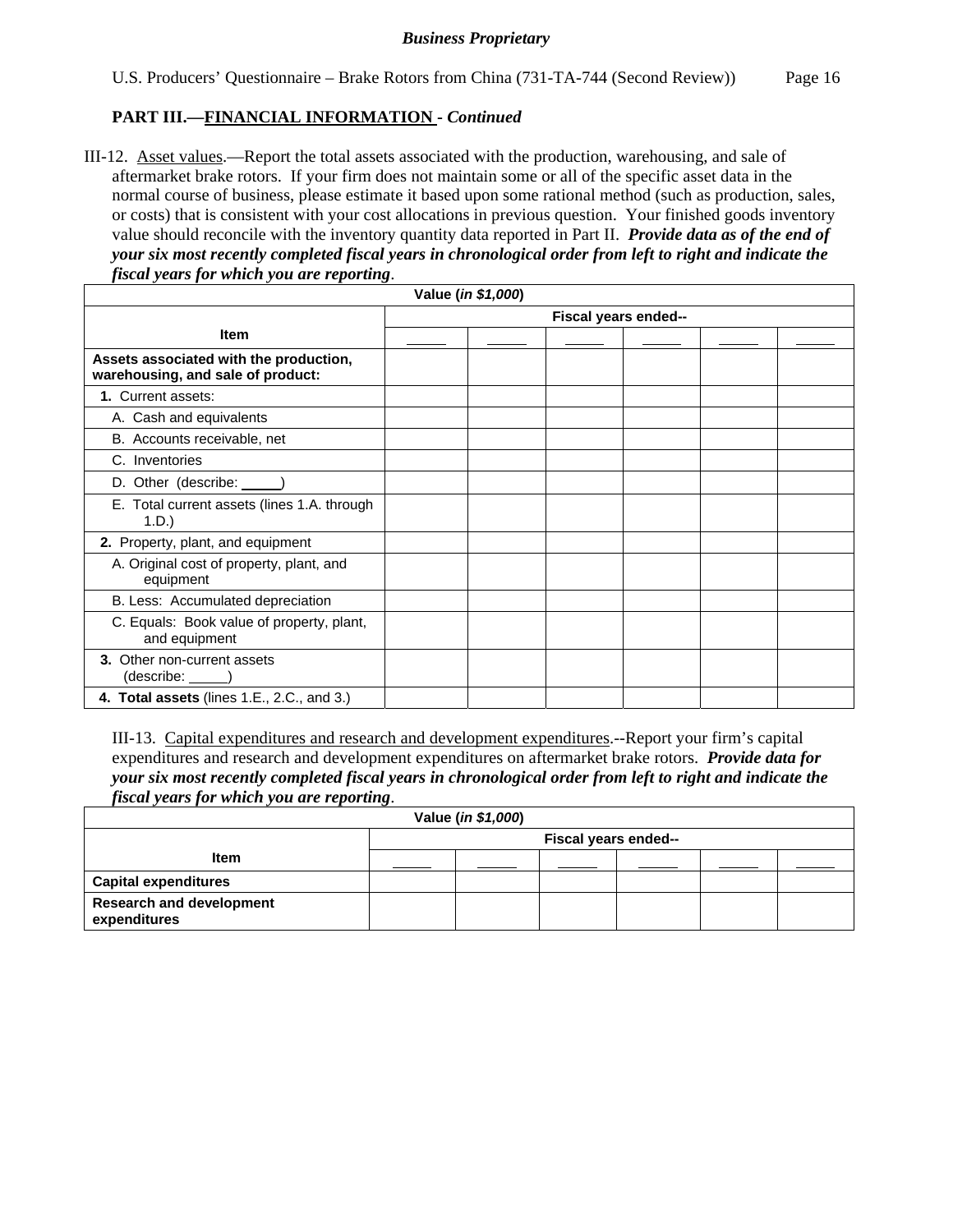U.S. Producers' Questionnaire – Brake Rotors from China (731-TA-744 (Second Review)) Page 17

## **PART IV.—PRICING AND MARKET FACTORS**

Further information on this part of the questionnaire can be obtained from Catherine Defilippo (202-205- 3253, catherine.defilippo@usitc.gov).

IV-1. Who should be contacted regarding the requested pricing and related information?

Company contact:

Name and title

 $\frac{1}{2}$ Phone number

E-mail address

## **PRICE DATA**

This section requests quarterly quantity and value data on your firm's U.S. shipments of the following aftermarket (non-OEM) brake rotors during January 2002-December 2007. Values should be for armslength sales to unrelated U.S. customers, f.o.b. U.S. point of shipment, net of returns, refunds, discounts, and credits. **Report data only for material manufactured and sold by your firm in the United States.**

> *Product 1***.—Brake rotor models of AIMCO part number 54010, or models that otherwise conform to that AIMCO part number.**

> *Product 2***.—Brake rotor models of AIMCO part number 55034, or models that otherwise conform to that AIMCO part number.**

> *Product 3***.—Brake rotor models of AIMCO part number 55040, or models that otherwise conform to that AIMCO part number.**

> *Product 4***.—Brake rotor models of AIMCO part number 55066, or models that otherwise conform to that AIMCO part number.**

**Please note that total dollar values should be f.o.b., U.S. point of shipment and should not include U.S.-inland transportation costs. Total dollar values should reflect the** *final net* **amount paid to you (i.e., should be net of all deductions for discounts or rebates). See instruction booklet.**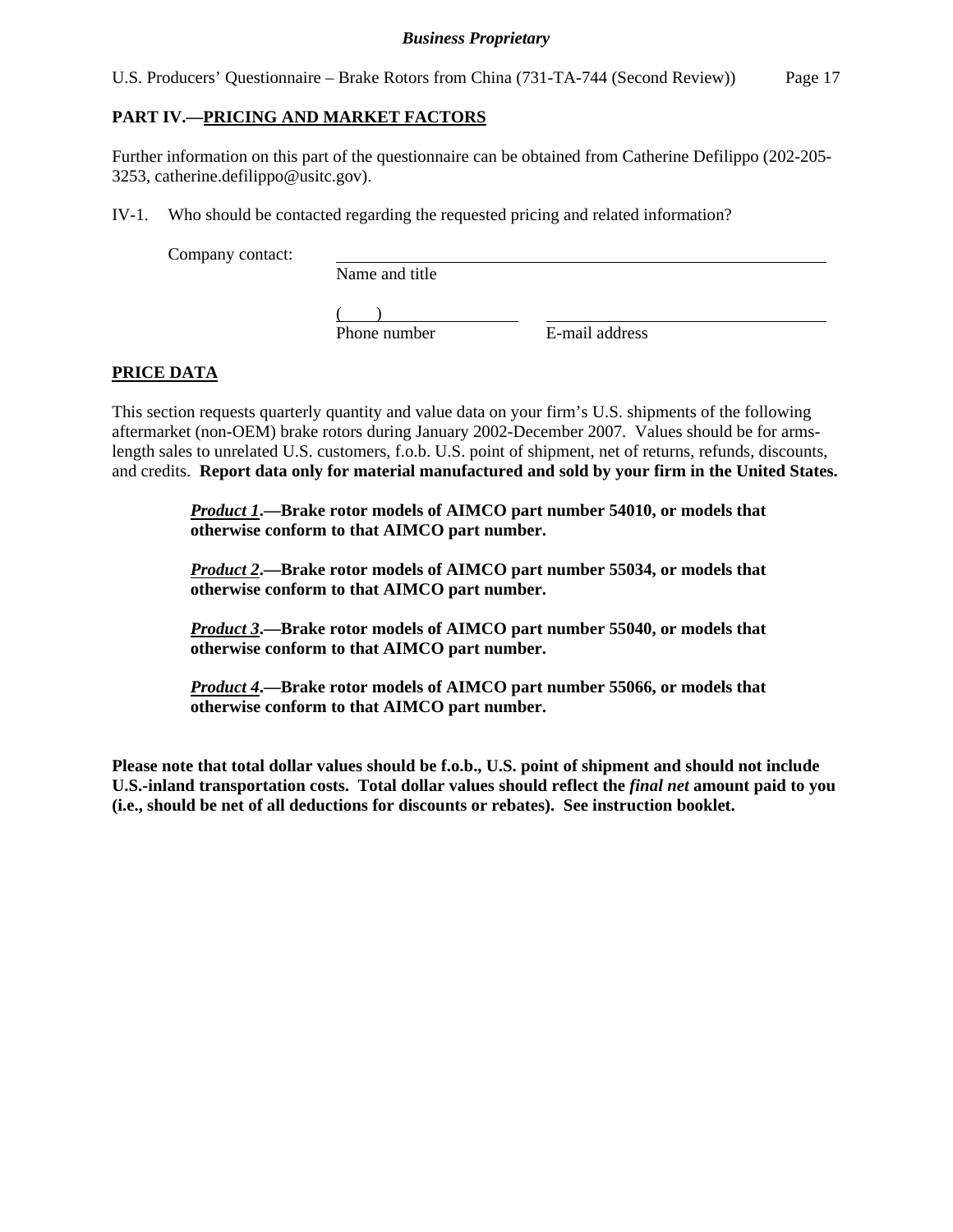U.S. Producers' Questionnaire – Brake Rotors from China (731-TA-744 (Second Review)) Page 18

## **PART IV.—PRICING AND MARKET FACTORS**

IV-2a. —Report below the quarterly price data<sup>1</sup> for pricing products<sup>2</sup> produced and sold by your firm.

|                                                                                                                                                                                                                                                                | (Quantity in rotors, value in dollars) |       |          |       |  |  |
|----------------------------------------------------------------------------------------------------------------------------------------------------------------------------------------------------------------------------------------------------------------|----------------------------------------|-------|----------|-------|--|--|
| <b>Product 1 (AIMCO #54010)</b><br><b>Product 2 (AIMCO #55034)</b>                                                                                                                                                                                             |                                        |       |          |       |  |  |
| <b>Period of shipment</b>                                                                                                                                                                                                                                      | Quantity                               | Value | Quantity | Value |  |  |
| 2002                                                                                                                                                                                                                                                           |                                        |       |          |       |  |  |
| January-March                                                                                                                                                                                                                                                  |                                        |       |          |       |  |  |
| April-June                                                                                                                                                                                                                                                     |                                        |       |          |       |  |  |
| July-September                                                                                                                                                                                                                                                 |                                        |       |          |       |  |  |
| October-December                                                                                                                                                                                                                                               |                                        |       |          |       |  |  |
| 2003                                                                                                                                                                                                                                                           |                                        |       |          |       |  |  |
| January-March                                                                                                                                                                                                                                                  |                                        |       |          |       |  |  |
| April-June                                                                                                                                                                                                                                                     |                                        |       |          |       |  |  |
| July-September                                                                                                                                                                                                                                                 |                                        |       |          |       |  |  |
| October-December                                                                                                                                                                                                                                               |                                        |       |          |       |  |  |
| 2004                                                                                                                                                                                                                                                           |                                        |       |          |       |  |  |
| January-March                                                                                                                                                                                                                                                  |                                        |       |          |       |  |  |
| April-June                                                                                                                                                                                                                                                     |                                        |       |          |       |  |  |
| July-September                                                                                                                                                                                                                                                 |                                        |       |          |       |  |  |
| October-December                                                                                                                                                                                                                                               |                                        |       |          |       |  |  |
| 2005                                                                                                                                                                                                                                                           |                                        |       |          |       |  |  |
| January-March                                                                                                                                                                                                                                                  |                                        |       |          |       |  |  |
| April-June                                                                                                                                                                                                                                                     |                                        |       |          |       |  |  |
| July-September                                                                                                                                                                                                                                                 |                                        |       |          |       |  |  |
| October-December                                                                                                                                                                                                                                               |                                        |       |          |       |  |  |
| 2006                                                                                                                                                                                                                                                           |                                        |       |          |       |  |  |
| January-March                                                                                                                                                                                                                                                  |                                        |       |          |       |  |  |
| April-June                                                                                                                                                                                                                                                     |                                        |       |          |       |  |  |
| July-September                                                                                                                                                                                                                                                 |                                        |       |          |       |  |  |
| October-December                                                                                                                                                                                                                                               |                                        |       |          |       |  |  |
| 2007                                                                                                                                                                                                                                                           |                                        |       |          |       |  |  |
| January-March                                                                                                                                                                                                                                                  |                                        |       |          |       |  |  |
| April-June                                                                                                                                                                                                                                                     |                                        |       |          |       |  |  |
| July-September                                                                                                                                                                                                                                                 |                                        |       |          |       |  |  |
| October-December                                                                                                                                                                                                                                               |                                        |       |          |       |  |  |
| Net values (i.e., gross sales values less all discounts, allowances, rebates, prepaid freight, and the value of<br>returned goods), f.o.b. your U.S. point of shipment.<br><sup>2</sup> Pricing product definitions are provided on the first page of Part IV. |                                        |       |          |       |  |  |
| Note.--If your product does not exactly meet the product specifications but is competitive with the specified product,                                                                                                                                         |                                        |       |          |       |  |  |

provide a description of your product:

Product 1:

Product 2: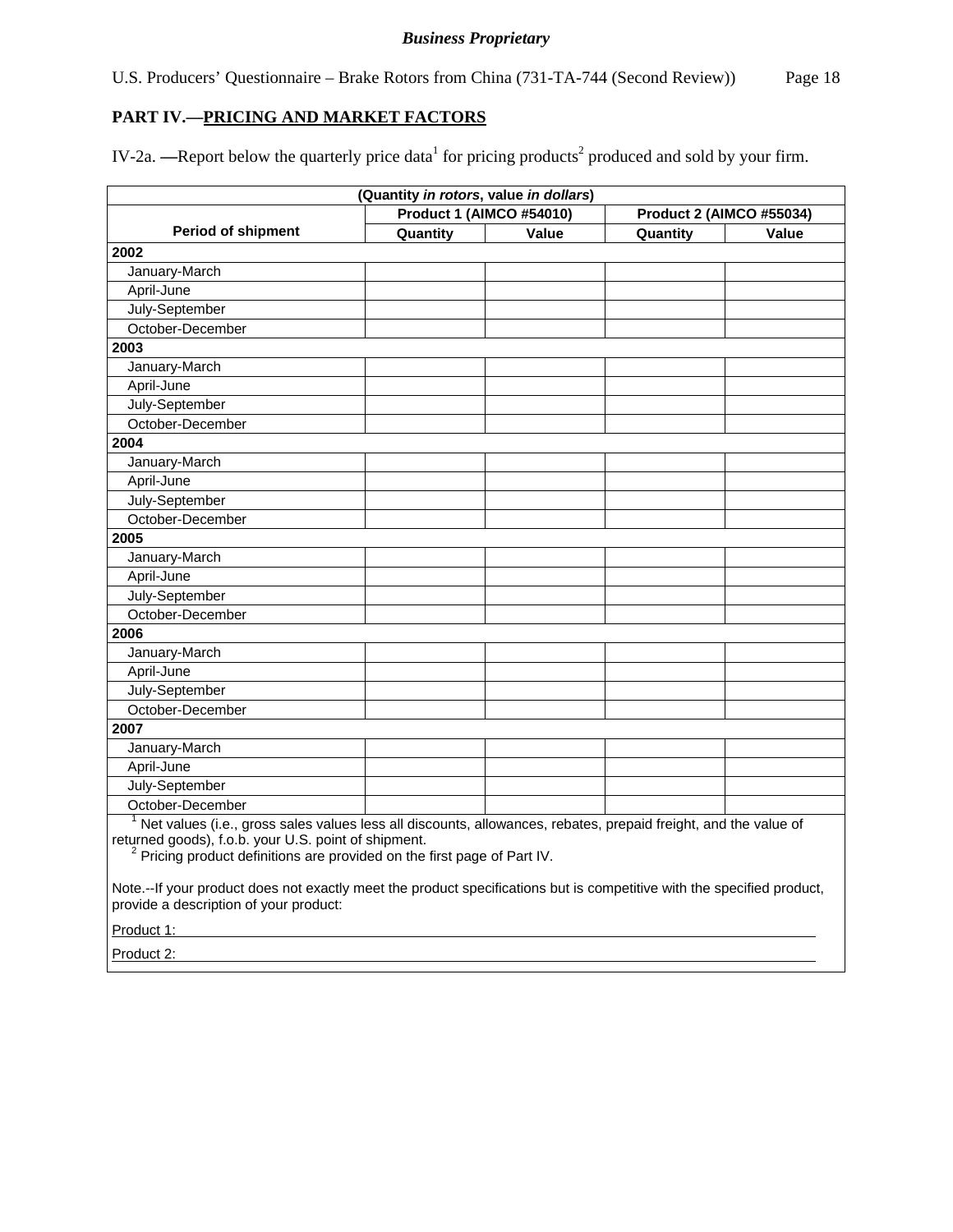U.S. Producers' Questionnaire – Brake Rotors from China (731-TA-744 (Second Review)) Page 19

## **PART IV.—PRICING AND MARKET FACTORS**

IV-2b. Report below the quarterly price data<sup>1</sup> for pricing products<sup>2</sup> produced and sold by your firm.

|                                                                                                                                                                                                                                                                                                                                                                                          |          | (Quantity in rotors, value in dollars) |          |       |  |  |
|------------------------------------------------------------------------------------------------------------------------------------------------------------------------------------------------------------------------------------------------------------------------------------------------------------------------------------------------------------------------------------------|----------|----------------------------------------|----------|-------|--|--|
| <b>Product 3 (AIMCO #55040)</b><br><b>Product 4 (AIMCO #55066)</b>                                                                                                                                                                                                                                                                                                                       |          |                                        |          |       |  |  |
| <b>Period of shipment</b>                                                                                                                                                                                                                                                                                                                                                                | Quantity | Value                                  | Quantity | Value |  |  |
| 2002                                                                                                                                                                                                                                                                                                                                                                                     |          |                                        |          |       |  |  |
| January-March                                                                                                                                                                                                                                                                                                                                                                            |          |                                        |          |       |  |  |
| April-June                                                                                                                                                                                                                                                                                                                                                                               |          |                                        |          |       |  |  |
| July-September                                                                                                                                                                                                                                                                                                                                                                           |          |                                        |          |       |  |  |
| October-December                                                                                                                                                                                                                                                                                                                                                                         |          |                                        |          |       |  |  |
| 2003                                                                                                                                                                                                                                                                                                                                                                                     |          |                                        |          |       |  |  |
| January-March                                                                                                                                                                                                                                                                                                                                                                            |          |                                        |          |       |  |  |
| April-June                                                                                                                                                                                                                                                                                                                                                                               |          |                                        |          |       |  |  |
| July-September                                                                                                                                                                                                                                                                                                                                                                           |          |                                        |          |       |  |  |
| October-December                                                                                                                                                                                                                                                                                                                                                                         |          |                                        |          |       |  |  |
| 2004                                                                                                                                                                                                                                                                                                                                                                                     |          |                                        |          |       |  |  |
| January-March                                                                                                                                                                                                                                                                                                                                                                            |          |                                        |          |       |  |  |
| April-June                                                                                                                                                                                                                                                                                                                                                                               |          |                                        |          |       |  |  |
| July-September                                                                                                                                                                                                                                                                                                                                                                           |          |                                        |          |       |  |  |
| October-December                                                                                                                                                                                                                                                                                                                                                                         |          |                                        |          |       |  |  |
| 2005                                                                                                                                                                                                                                                                                                                                                                                     |          |                                        |          |       |  |  |
| January-March                                                                                                                                                                                                                                                                                                                                                                            |          |                                        |          |       |  |  |
| April-June                                                                                                                                                                                                                                                                                                                                                                               |          |                                        |          |       |  |  |
| July-September                                                                                                                                                                                                                                                                                                                                                                           |          |                                        |          |       |  |  |
| October-December                                                                                                                                                                                                                                                                                                                                                                         |          |                                        |          |       |  |  |
| 2006                                                                                                                                                                                                                                                                                                                                                                                     |          |                                        |          |       |  |  |
| January-March                                                                                                                                                                                                                                                                                                                                                                            |          |                                        |          |       |  |  |
| April-June                                                                                                                                                                                                                                                                                                                                                                               |          |                                        |          |       |  |  |
| July-September                                                                                                                                                                                                                                                                                                                                                                           |          |                                        |          |       |  |  |
| October-December                                                                                                                                                                                                                                                                                                                                                                         |          |                                        |          |       |  |  |
| 2007                                                                                                                                                                                                                                                                                                                                                                                     |          |                                        |          |       |  |  |
| January-March                                                                                                                                                                                                                                                                                                                                                                            |          |                                        |          |       |  |  |
| April-June                                                                                                                                                                                                                                                                                                                                                                               |          |                                        |          |       |  |  |
| July-September                                                                                                                                                                                                                                                                                                                                                                           |          |                                        |          |       |  |  |
| October-December                                                                                                                                                                                                                                                                                                                                                                         |          |                                        |          |       |  |  |
| Net values (i.e., gross sales values less all discounts, allowances, rebates, prepaid freight, and the value of<br>returned goods), f.o.b. your U.S. point of shipment.<br><sup>2</sup> Pricing product definitions are provided on the first page of Part IV.<br>Note.--If your product does not exactly meet the product specifications but is competitive with the specified product, |          |                                        |          |       |  |  |

provide a description of your product:

Product 3:

Product 4: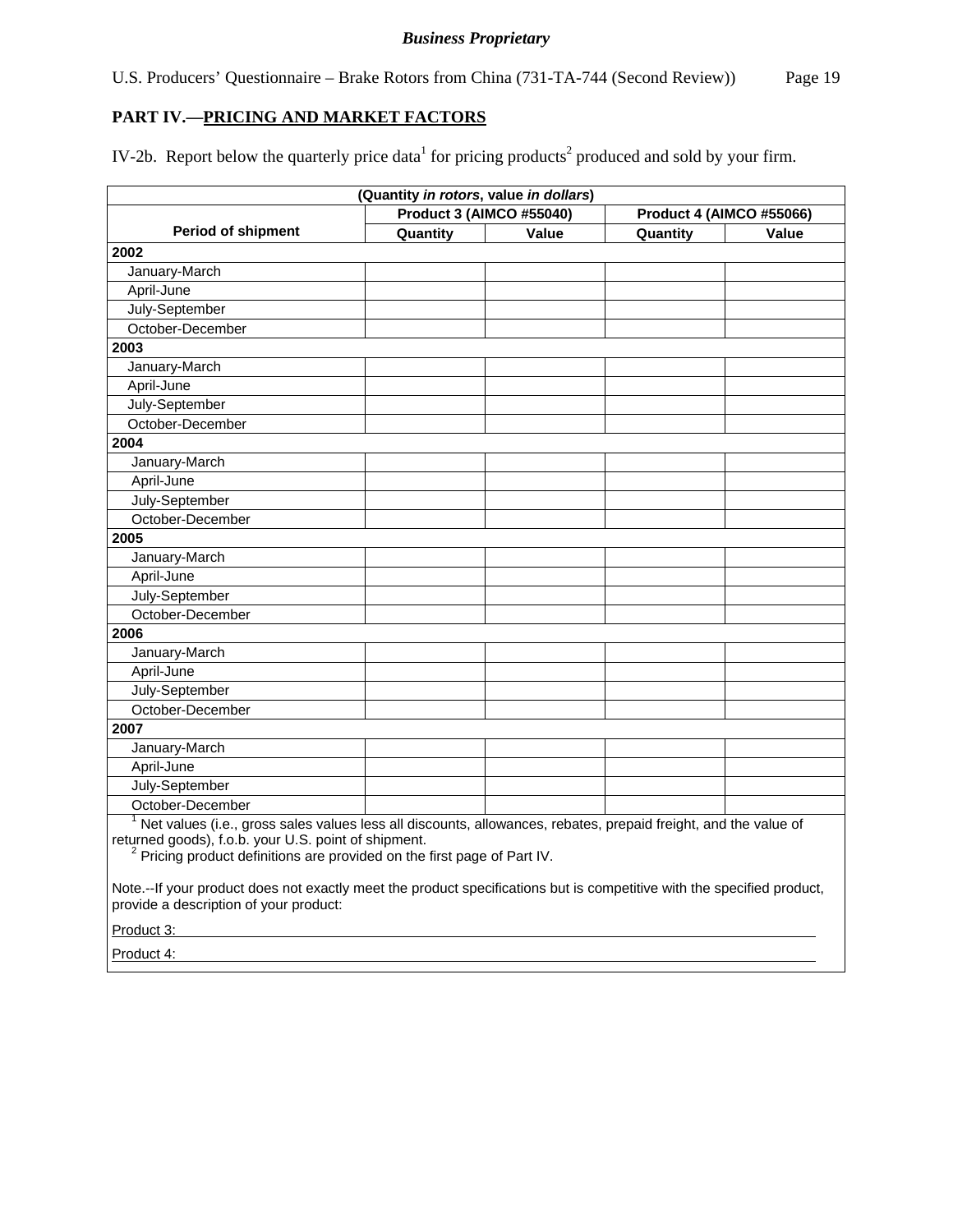#### **PART IV.—PRICING AND MARKET FACTORS**

l

 $\overline{a}$ 

 $\overline{a}$ 

 $\overline{a}$ 

 $\overline{a}$ 

 $\overline{a}$ 

IV-3. Please describe how your firm determines the prices that it charges for sales of aftermarket brake rotors (transaction by transaction negotiation, contracts for multiple shipments, set price lists, etc.). If your firm issues price lists, please include a copy of a recent price list with your submission. If your price list is large, please submit sample pages.

IV-4. Please describe your firm's discount policy (quantity discounts, annual total volume discounts, *etc.*).

- IV-5. What are your firm's typical sales terms for its U.S.-produced aftermarket brake rotors (e.g., 2/10 net 30 days)? . On what basis are your prices of domestic aftermarket brake rotors usually quoted (e.g., f.o.b. warehouse, or delivered)? \_\_\_\_\_\_\_\_\_\_\_\_\_\_\_\_\_\_\_\_.
- IV-6. Approximately what share of your firm's sales of its U.S.-produced aftermarket brake rotors in 2007 were on a (1) long-term contract basis (multiple deliveries for more than 12 months), (2) short-term contract basis (multiple deliveries up to 12 months), and (3) spot sales basis (for a single delivery)?

| Type of sale                                | Share of sales (percent)                                                                               |
|---------------------------------------------|--------------------------------------------------------------------------------------------------------|
| Long-term contracts                         |                                                                                                        |
| Short-term contracts                        |                                                                                                        |
| Spot sales                                  |                                                                                                        |
| provisions of a typical long-term contract. | IV-7. If you sell on a long-term contract basis, please answer the following questions with respect to |

(a) What is the average duration of a contract?

(b) Can prices be renegotiated during the contract period?

(c) Does the contract fix quantity, price, or both?

(d) Does the contract have a meet-or-release provision?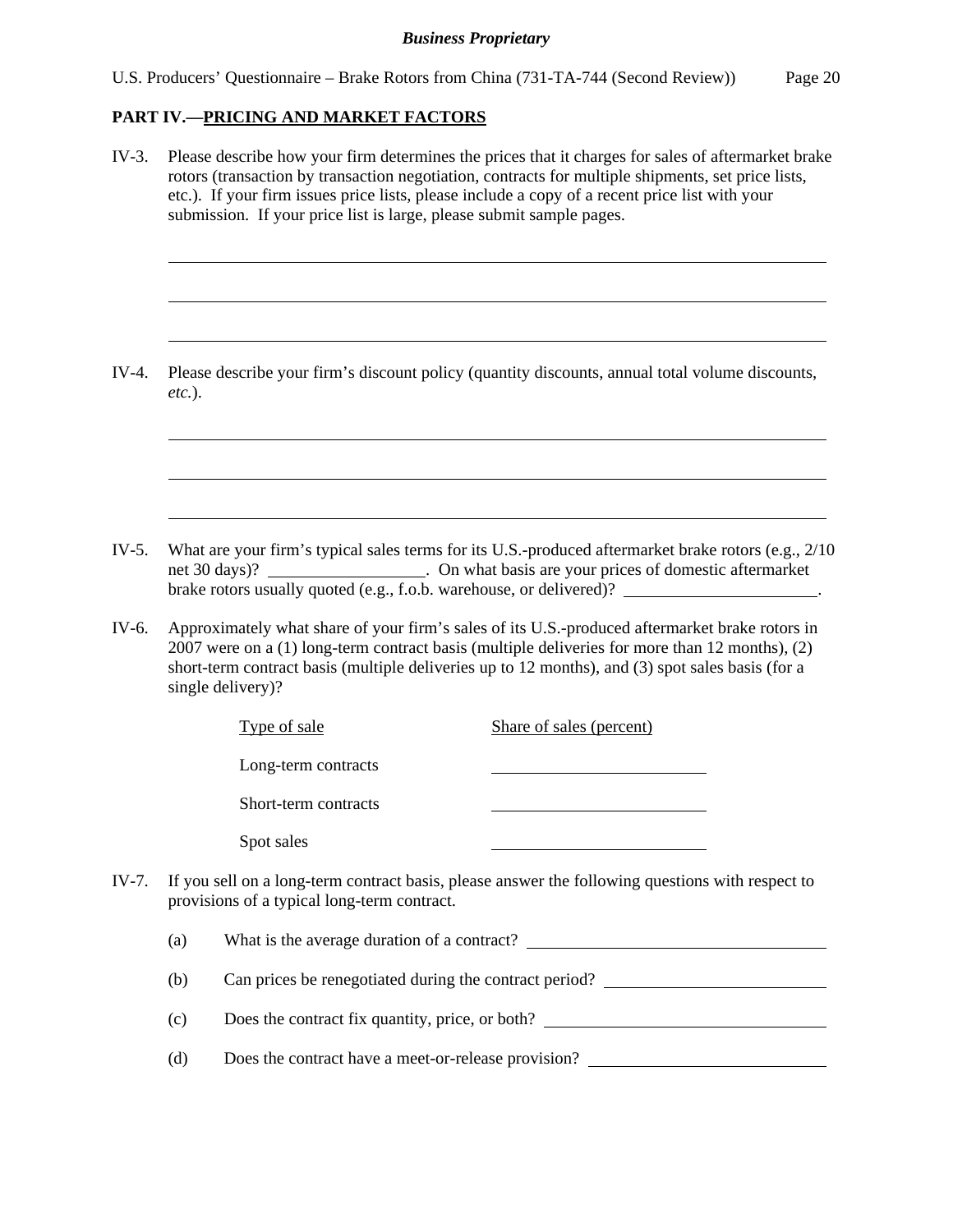#### **PART IV.—PRICING AND MARKET FACTORS**

| IV-8. |     | If you sell on a short-term contract basis, please answer the following questions with respect to<br>provisions of a typical short-term contract. |  |  |  |  |
|-------|-----|---------------------------------------------------------------------------------------------------------------------------------------------------|--|--|--|--|
|       | (a) | What is the average duration of a contract?                                                                                                       |  |  |  |  |
|       | (b) | Can prices be renegotiated during the contract period?                                                                                            |  |  |  |  |
|       | (c) | Does the contract fix quantity, price, or both?                                                                                                   |  |  |  |  |

- (d) Does the contract have a meet-or-release provision?
- IV-9. What is the average lead time between a customer's order and the date of delivery for your firm's sales of your U.S.-produced aftermarket brake rotors?

| Source            | Share of sales,<br>2007 | Lead time |
|-------------------|-------------------------|-----------|
| From inventory    |                         |           |
| Produced to order |                         |           |
| <b>Total</b>      | 100 %                   |           |

- IV-10. (a) What is the approximate percentage of the total delivered cost of aftermarket brake rotors that is accounted for by  $\overline{U.S.}$  inland transportation costs? percent.
	- (b) Who generally arranges the transportation to your customers' locations? (check one)  $\Box$  Your firm  $\Box$  or purchaser
	- (c) What proportion of your sales occur within 100 miles of your storage or production facility? percent. Within 101 to 1,000 miles? percent. Over 1,000 miles? percent.
- IV-11. What is the geographic market area in the United States served by your firm's aftermarket brake rotors? (check all that apply)

| Northeast | Mid-Atlantic           | Midwest    | Southeast |
|-----------|------------------------|------------|-----------|
| Southwest | <b>Rocky Mountains</b> | West Coast | Northwest |
| National  | Other (describe:       |            |           |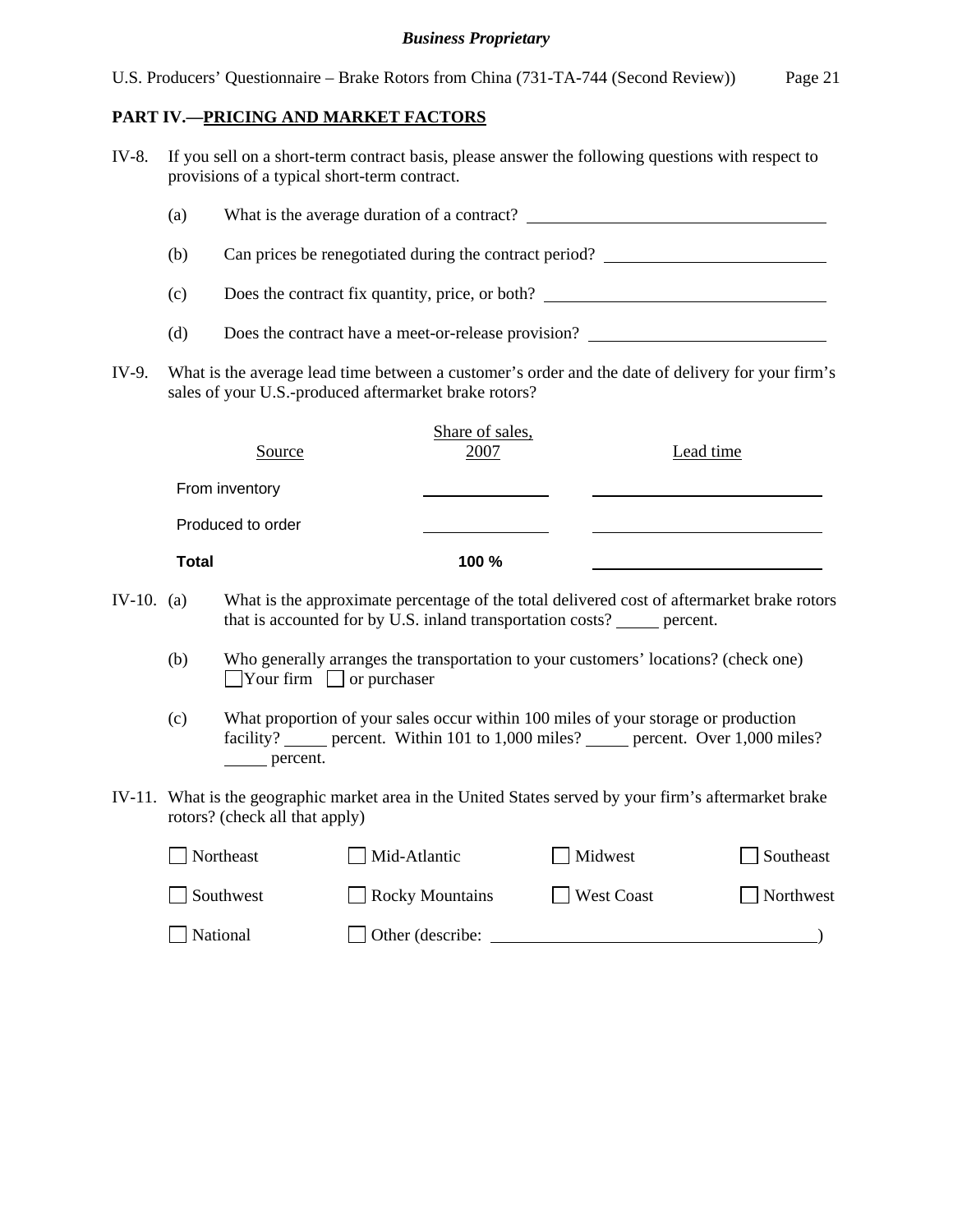# **PART IV.—PRICING AND MARKET FACTORS**

IV-12. Describe the end uses of the aftermarket brake rotors that you manufacture. For each end-use product, what percentage of the total cost is accounted for by aftermarket brake rotors?

| End use                 | Share of total cost (percent)                                                                                                                                                                            |
|-------------------------|----------------------------------------------------------------------------------------------------------------------------------------------------------------------------------------------------------|
|                         |                                                                                                                                                                                                          |
|                         | IV-13. Have there been any changes in the end uses of aftermarket brake rotors since 1997?                                                                                                               |
| $\n  o$                 | Yes-Please describe.                                                                                                                                                                                     |
|                         |                                                                                                                                                                                                          |
|                         |                                                                                                                                                                                                          |
|                         | IV-14. Do you anticipate any changes in terms of the end uses of aftermarket brake rotors in the future?                                                                                                 |
| $\sqrt{\phantom{a}}$ No | □ Yes—Please describe and identify the time period. Provide any underlying<br>assumptions, along with relevant portions of business plans or other supporting<br>documentation, that address this issue. |
|                         |                                                                                                                                                                                                          |
|                         |                                                                                                                                                                                                          |
|                         |                                                                                                                                                                                                          |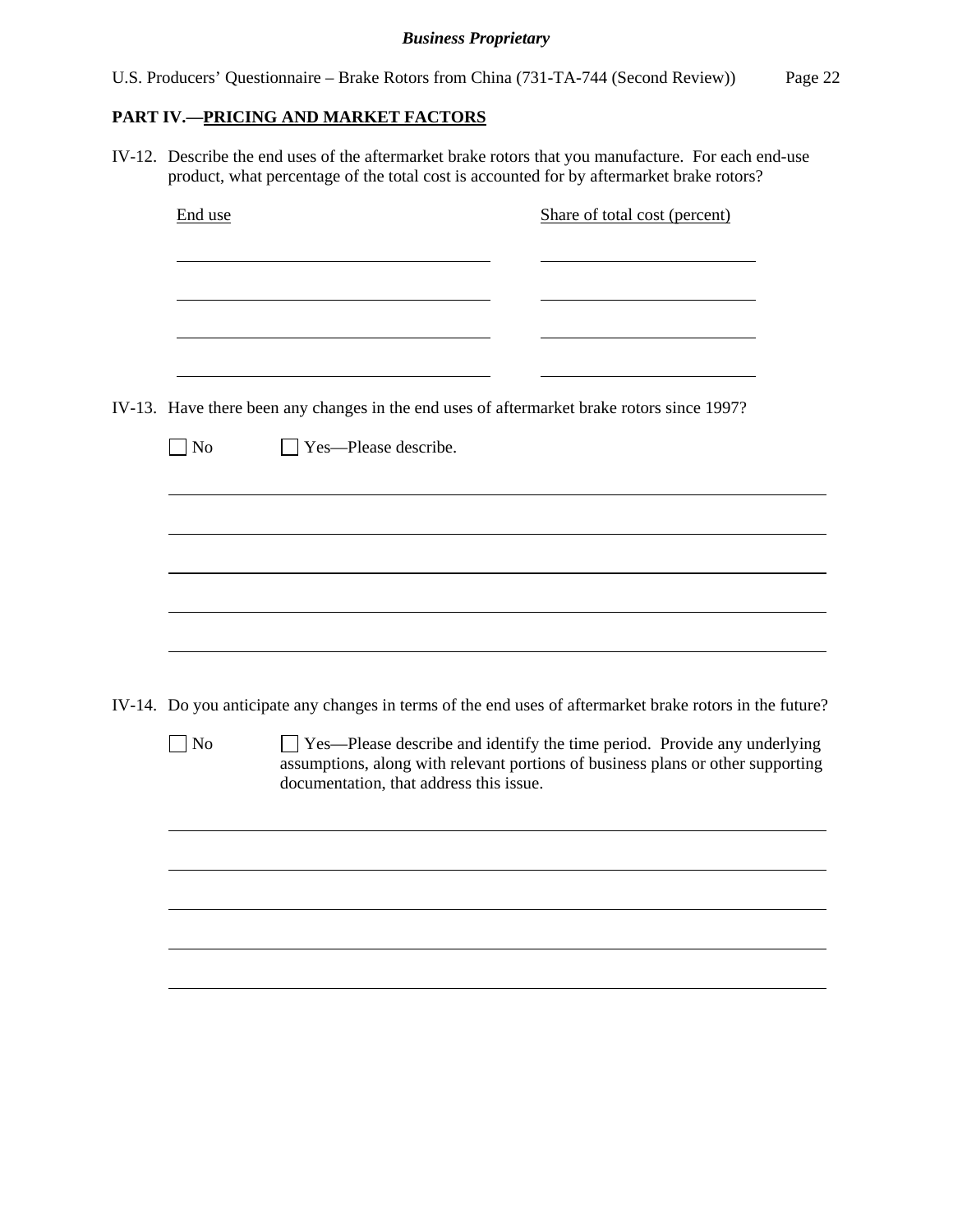# **PART IV.—PRICING AND MARKET FACTORS**

| IV-15. $(a)$ |           | Please list in order of importance any products that may be substituted for aftermarket<br>brake rotors.                                                                                                                                                                           |
|--------------|-----------|------------------------------------------------------------------------------------------------------------------------------------------------------------------------------------------------------------------------------------------------------------------------------------|
|              |           | (i)                                                                                                                                                                                                                                                                                |
|              |           | (ii)                                                                                                                                                                                                                                                                               |
|              |           | (iii)                                                                                                                                                                                                                                                                              |
|              | (b)       | For each possible substitute product, please give examples of applications and end uses<br>for which they are substitutes.                                                                                                                                                         |
|              |           |                                                                                                                                                                                                                                                                                    |
|              | (c)       | Have changes in the prices of these products affected the price for aftermarket brake<br>rotors?                                                                                                                                                                                   |
|              |           | $\Box$ No<br>$\Box$ Yes-- To what degree do changes in their prices affect the price for<br>aftermarket brake rotors? Does this effect have a time lag? If<br>so, how long is the time lag for each substitute product? Does<br>this vary by type of brake rotor or final end use? |
|              |           |                                                                                                                                                                                                                                                                                    |
|              |           | IV-16. Have there been any changes in the number or types of products that can be substituted for<br>aftermarket brake rotors since 1997?                                                                                                                                          |
|              | $\Box$ No | $\Box$ Yes—Please explain.                                                                                                                                                                                                                                                         |
|              |           |                                                                                                                                                                                                                                                                                    |
|              |           |                                                                                                                                                                                                                                                                                    |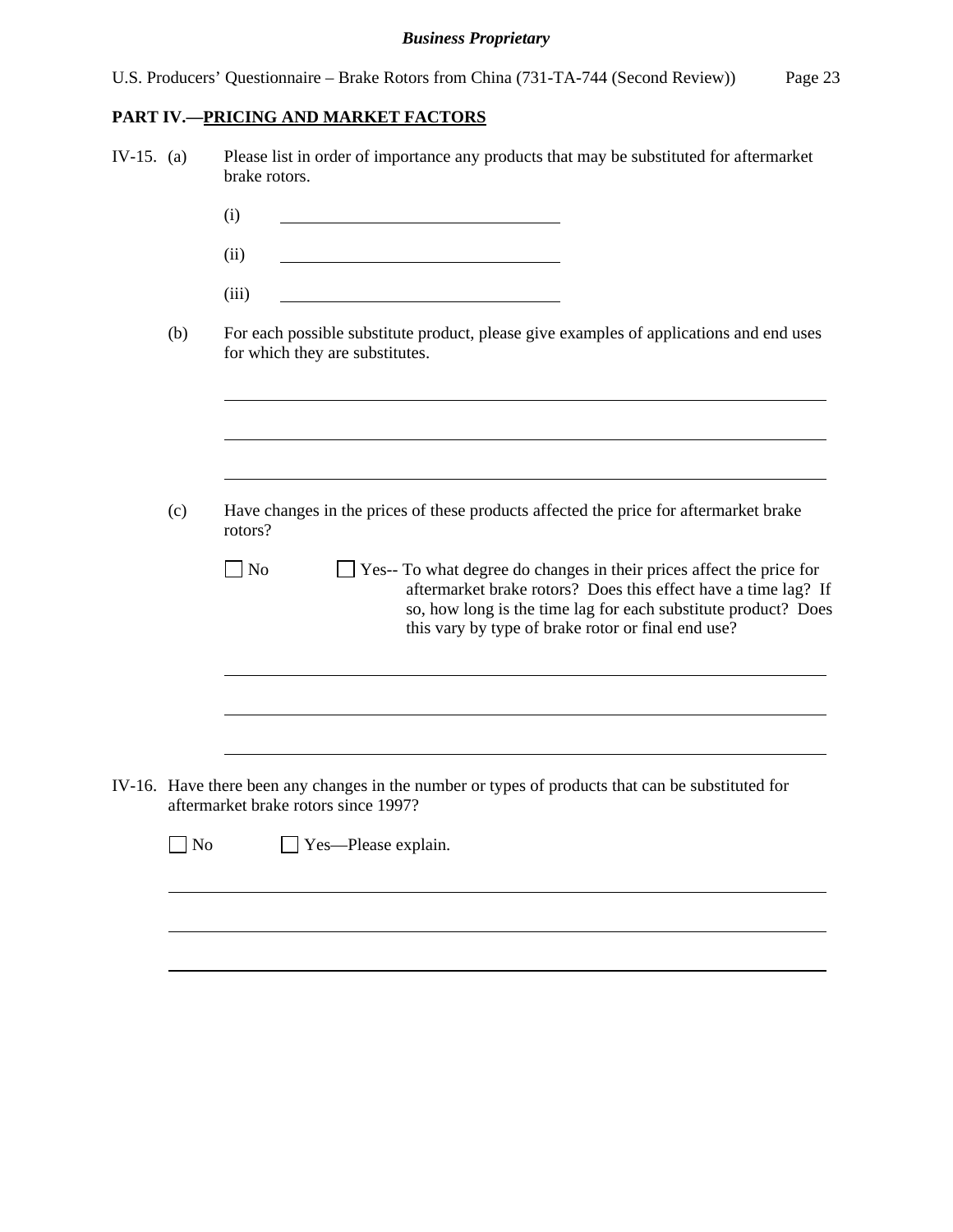|  |  | U.S. Producers' Questionnaire – Brake Rotors from China (731-TA-744 (Second Review)) | Page 24 |
|--|--|--------------------------------------------------------------------------------------|---------|
|  |  |                                                                                      |         |

### **PART IV.—PRICING AND MARKET FACTORS***—Continued*

 $\overline{a}$ 

 $\overline{a}$ 

 $\overline{a}$ 

 $\overline{a}$ 

 $\overline{a}$ 

 $\overline{a}$ 

l

 $\overline{a}$ 

 $\overline{a}$ 

 $\overline{a}$ 

 $\overline{a}$ 

IV-17. Do you anticipate any changes in terms of the substitutability of other products for aftermarket brake rotors in the future?

| <b>No</b> | $\Box$ Yes—Please describe. Provide any underlying assumptions, along with  |
|-----------|-----------------------------------------------------------------------------|
|           | relevant portions of business plans or other supporting documentation, that |
|           | address this issue.                                                         |

IV-18. To what extent have changes in the prices of raw materials affected your firm's selling prices for aftermarket brake rotors during January 2002-December 2007? Also discuss any anticipated changes in your raw material costs in the future, identifying the time period(s) involved and the factor(s) that you believe would be responsible for such changes. Provide any underlying assumptions, along with relevant portions of business plans or other supporting documentation, that address this issue.

IV-19. Have any changes occurred in any other factors affecting supply (e.g., changes in availability or prices of energy or labor; transportation conditions; production capacity and/or methods of production; technology; export markets; or alternative production opportunities) that affected the availability of U.S.-produced aftermarket brake rotors in the U.S. market since 1997?

 $\Box$  No  $\Box$  Yes—Please note the time period(s) of any such changes, the factor(s) involved, and the impact such changes had on your shipment volumes and prices.

IV-20. (a) Do you anticipate any changes in terms of the availability of U.S.-produced aftermarket brake rotors in the U.S. market in the future?

 $\Box$  Increase  $\Box$  No Change  $\Box$  Decrease

(b) If you anticipate changes in supply, please identify the changes including the time period and the impact of such changes on shipment volumes and prices. Provide any underlying assumptions, along with relevant portions of business plans or other supporting documentation, that address this issue.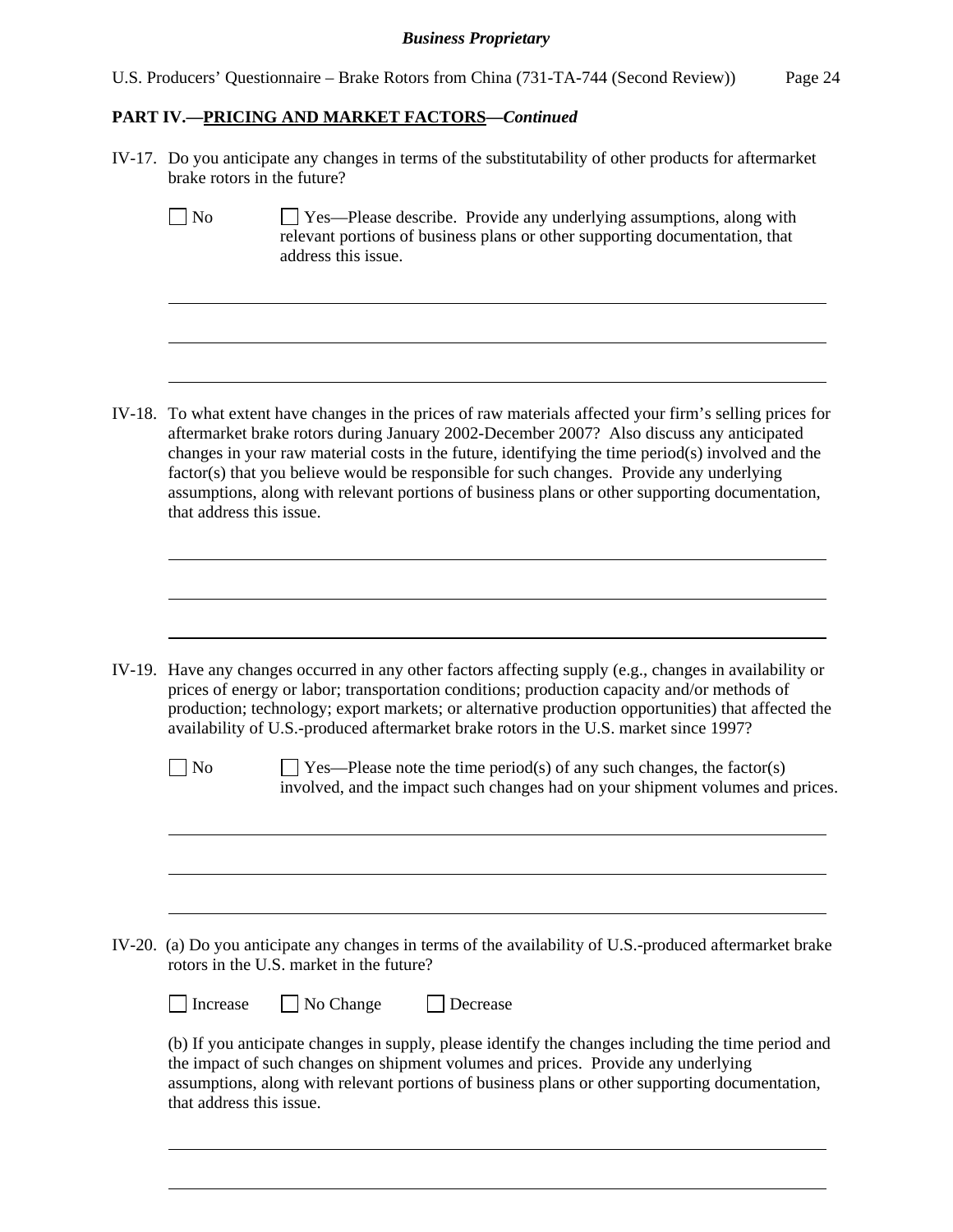|  |  |  |  |  |  | U.S. Producers' Questionnaire – Brake Rotors from China (731-TA-744 (Second Review)) | Page 25 |
|--|--|--|--|--|--|--------------------------------------------------------------------------------------|---------|
|--|--|--|--|--|--|--------------------------------------------------------------------------------------|---------|

# **PART IV.—PRICING AND MARKET FACTORS**

| IV-21. Has the availability of NONSUBJECT imported aftermarket brake rotors changed since 1997?                                                                                                                                                                                                                                                                                                                                                                                                                                                                        |  |  |  |  |
|------------------------------------------------------------------------------------------------------------------------------------------------------------------------------------------------------------------------------------------------------------------------------------------------------------------------------------------------------------------------------------------------------------------------------------------------------------------------------------------------------------------------------------------------------------------------|--|--|--|--|
| Yes—Please explain.<br>$\blacksquare$ No                                                                                                                                                                                                                                                                                                                                                                                                                                                                                                                               |  |  |  |  |
|                                                                                                                                                                                                                                                                                                                                                                                                                                                                                                                                                                        |  |  |  |  |
| IV-22. Describe how easily your firm can shift its sales of aftermarket brake rotors between the U.S.<br>market and alternative country markets. In your discussion, please describe any contracts, other<br>sales arrangements, or other constraints that would prevent or retard your firm from shifting<br>aftermarket brake rotors between the U.S. and alternative country markets within a 12-month<br>period. Provide any underlying assumptions, along with relevant portions of business plans or<br>other supporting documentation, that address this issue. |  |  |  |  |
|                                                                                                                                                                                                                                                                                                                                                                                                                                                                                                                                                                        |  |  |  |  |
| IV-23. Have there been any significant changes in the product range, product mix, or marketing<br>(including sales over the internet) of aftermarket brake rotors since 1997?                                                                                                                                                                                                                                                                                                                                                                                          |  |  |  |  |
| $\overline{\phantom{a}}$ No<br>$\Box$ Yes—Please describe and quantify if possible.                                                                                                                                                                                                                                                                                                                                                                                                                                                                                    |  |  |  |  |
|                                                                                                                                                                                                                                                                                                                                                                                                                                                                                                                                                                        |  |  |  |  |
| IV-24. Do you anticipate any changes in terms of the product range, product mix, or marketing<br>(including sales over the internet) of aftermarket brake rotors in the future? Provide any<br>underlying assumptions, along with relevant portions of business plans or other supporting<br>documentation, that address this issue.                                                                                                                                                                                                                                   |  |  |  |  |
| <b>Yes—Please identify, including the time period.</b><br>N <sub>0</sub>                                                                                                                                                                                                                                                                                                                                                                                                                                                                                               |  |  |  |  |
|                                                                                                                                                                                                                                                                                                                                                                                                                                                                                                                                                                        |  |  |  |  |
| IV-25. How has the demand within the United States (and outside the United States if known) for<br>aftermarket brake rotors changed since 1997?                                                                                                                                                                                                                                                                                                                                                                                                                        |  |  |  |  |
| Increased<br>Unchanged<br>Decreased                                                                                                                                                                                                                                                                                                                                                                                                                                                                                                                                    |  |  |  |  |
|                                                                                                                                                                                                                                                                                                                                                                                                                                                                                                                                                                        |  |  |  |  |
| What were the principal factors affecting changes in demand?                                                                                                                                                                                                                                                                                                                                                                                                                                                                                                           |  |  |  |  |
|                                                                                                                                                                                                                                                                                                                                                                                                                                                                                                                                                                        |  |  |  |  |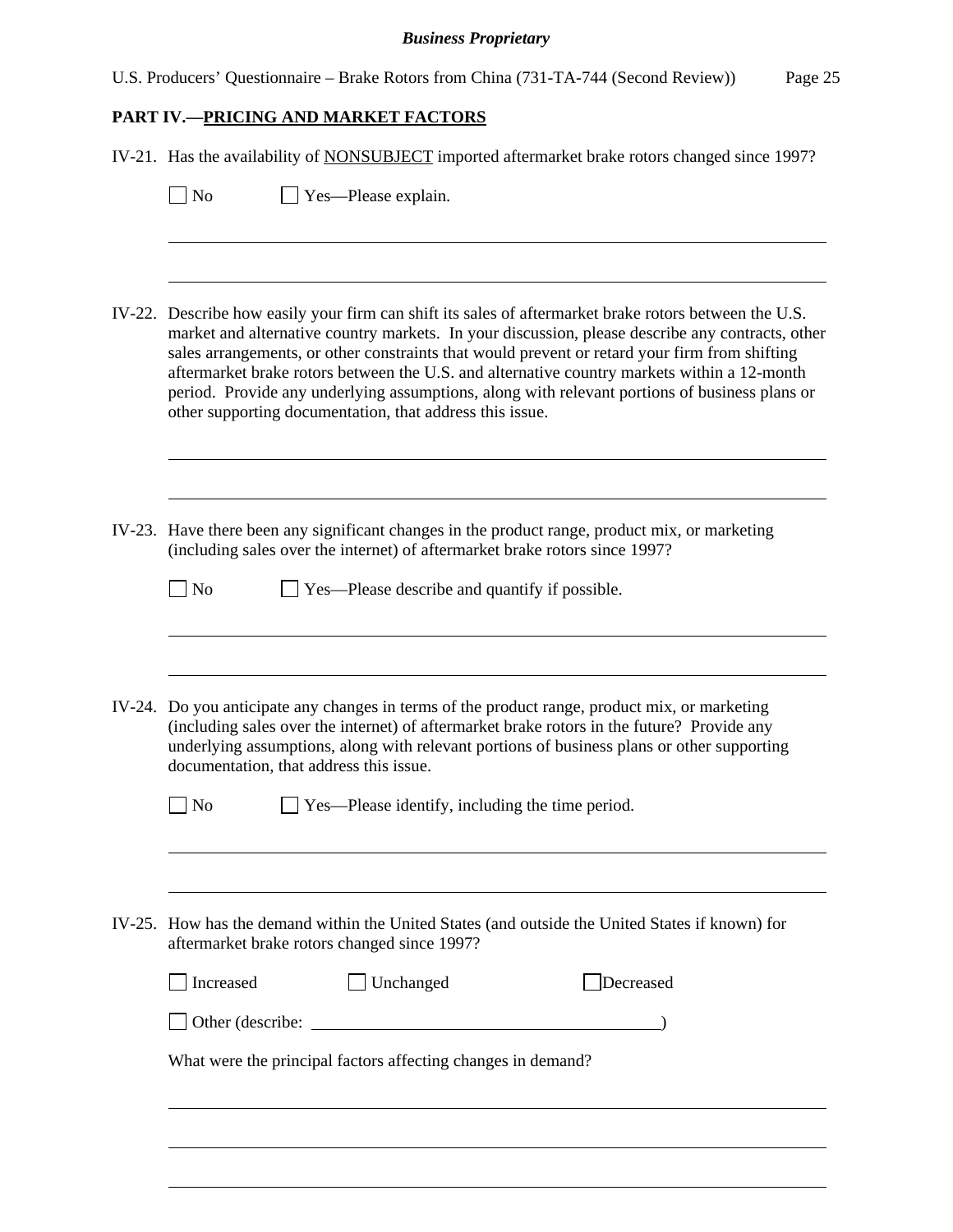U.S. Producers' Questionnaire – Brake Rotors from China (731-TA-744 (Second Review)) Page 26

## **PART IV.—PRICING AND MARKET FACTORS**

 $\overline{a}$ 

 $\overline{a}$ 

 $\overline{a}$ 

 $\overline{a}$ 

 $\overline{a}$ 

 $\overline{a}$ 

 $\overline{a}$ 

 $\overline{a}$ 

 $\overline{a}$ 

 $\overline{a}$ 

 $\overline{a}$ 

 $\overline{a}$ 

IV-26. Do you anticipate any future changes in the demand for aftermarket brake rotors in the United Sates and, if known, the rest of the world?

 $\Box$  No  $\Box$  Yes—Please describe and identify the time period. Provide any underlying assumptions, along with relevant portions of business plans or other supporting documentation, that address this issue.

IV-27. Please compare market prices of aftermarket brake rotors in U.S. and non-U.S. markets, if known. Provide specific information as to time periods and regions for any price comparisons.

- IV-28. Please provide as a separate attachment to this request any studies, surveys, etc. that you are aware of that quantify and/or otherwise discuss the supply (including production capacity and capacity utilization) and demand for aftermarket brake rotors in (1) the United States, (2) each of the other major producing/consuming countries, including China, and (3) the world as a whole. Of particular interest is such data from 1997 to the present and forecasts for the future.
- IV-29. Are your exports of aftermarket brake rotors subject to any tariff or non-tariff barriers to trade in other countries?
	- No  $\Box$  Yes—Please list the countries and describe any such barriers and any significant changes in such barriers that have occurred since 1997, or that are expected to occur in the future.

IV-30. Does your firm sell aftermarket brake rotors over the internet?

No Ses—Please describe, noting the estimated percentage of your firm's total sales of aftermarket brake rotors in 2007 accounted for by internet sales.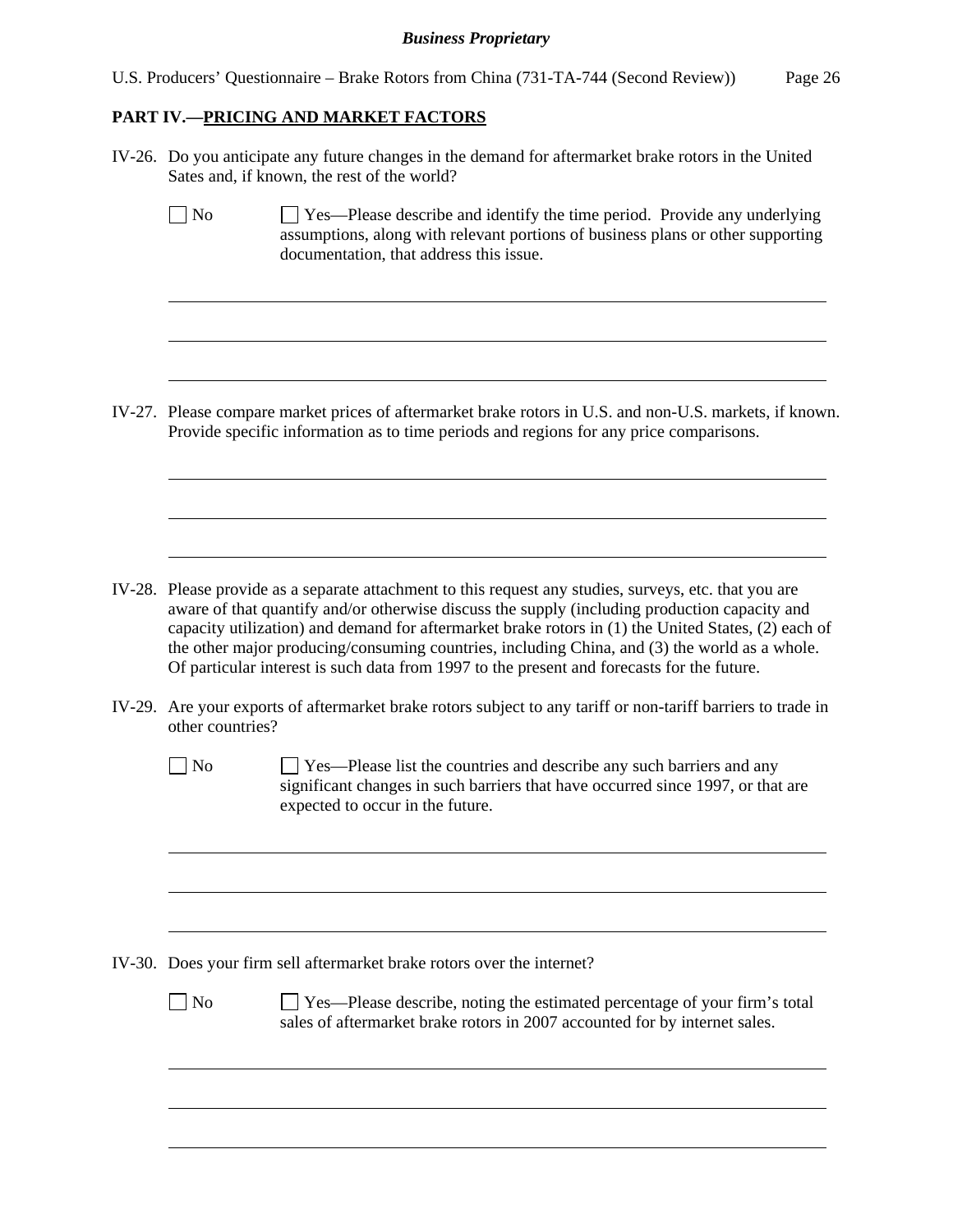## **PART IV.—PRICING AND MARKET FACTORS**

IV-31. Are aftermarket brake rotors produced in the United States and in other countries interchangeable (*i.e.*, can they physically be used in the same applications)? Please indicate below, using "A" to indicate that the products from a specified country-pair are always interchangeable, "F" to indicate that the products are frequently interchangeable, "S" to indicate that the products are sometimes interchangeable, "N" to indicate that the products are never interchangeable, and "0" to indicate no familiarity with products from a specified country-pair.<sup>1</sup>

| Country-pair         | <b>United States</b> | China                                                                                                                                                                                        | Other countries |
|----------------------|----------------------|----------------------------------------------------------------------------------------------------------------------------------------------------------------------------------------------|-----------------|
| <b>United States</b> |                      |                                                                                                                                                                                              |                 |
| China                |                      |                                                                                                                                                                                              |                 |
|                      |                      | <sup>1</sup> For any country-pair producing aftermarket brake rotors which are sometimes or never<br>interchangeable, please explain the factors that limit or preclude interchangeable use: |                 |
|                      |                      |                                                                                                                                                                                              |                 |
|                      |                      |                                                                                                                                                                                              |                 |